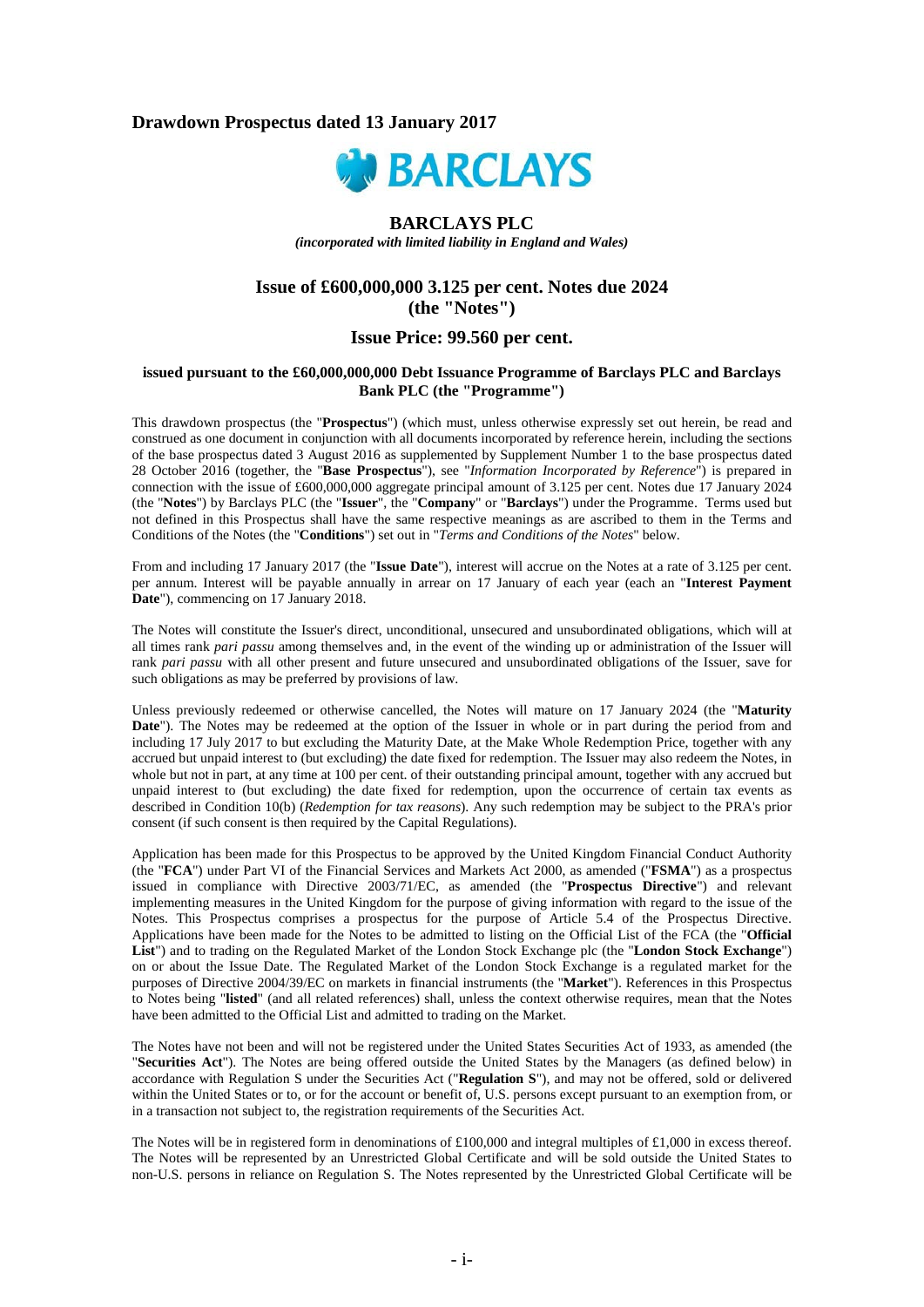registered in the name of a common safekeeper (or its nominee) for Clearstream Banking, S.A. ("**Clearstream, Luxembourg**") and/or Euroclear Bank S.A./N.V. ("**Euroclear**" and, together with Clearstream, Luxembourg, the "**Clearing Systems**") and deposited on or about the Issue Date with such common safekeeper. Beneficial interests in the Notes will be held through Clearstream, Luxembourg and/or Euroclear and their respective direct and indirect participants, and such direct and indirect participants will record beneficial interests on their books. The Issuer will not issue individual certificates in respect of the Notes except in the limited circumstances set out in "*Forms of the Notes – Global Certificate exchangeable for Individual Certificates"* in the Base Prospectus (incorporated by reference herein). Settlement of the Notes will occur through the Clearing Systems against payment for value on 17 January 2017.

The Notes are not deposit liabilities of the Issuer and are not covered by the United Kingdom Financial Services Compensation Scheme or insured by the U.S. Federal Deposit Insurance Corporation or any other governmental agency of the United States, the United Kingdom or any other jurisdiction.

The Notes are expected to be rated BBB, Baa2 and A, respectively by Standard & Poor's Credit Market Services Europe Limited ("**Standard & Poors**"), Moody's Investors Service Ltd. ("**Moody's**") and Fitch Ratings Limited ("**Fitch**"), each of which are established in the European Union and registered under Regulation (EC) No 1060/2009, as amended (the "**CRA Regulation**"). **A security rating is not a recommendation to buy, sell or hold securities and may be subject to suspension, reduction or withdrawal at any time by the assigning rating agency.**

*Investing in the Notes involves certain risks. The principal risk factors that may affect the ability of the Issuer to fulfil its obligations under the Notes are discussed under "Risk Factors" below.*

**Lead Manager**

**BARCLAYS BANK PLC**

**Co-Managers**

**LANDESBANK BADEN-WÜRTTEMBERG LLOYDS BANK PLC NATIONAL AUSTRALIA BANK LIMITED NATIXIS SA NOMURA INTERNATIONAL PLC NORDEA BANK AB (PUBL) STANDARD CHARTERED BANK SWEDBANK AB (PUBL)** 

**BANCA IMI S.P.A. BANCO POPULAR ESPAÑOL, S.A. BANCO SANTANDER, S.A. BANK OF CHINA LIMITED, LONDON BRANCH BANK OF MONTREAL, LONDON BRANCH BNY MELLON CAPITAL MARKETS EMEA LIMITED COÖPERATIEVE RABOBANK U.A. ERSTE GROUP BANK AG SCOTIABANK EUROPE PLC SMBC NIKKO CAPITAL MARKETS LIMITED**

**UNITED OVERSEAS BANK LIMITED**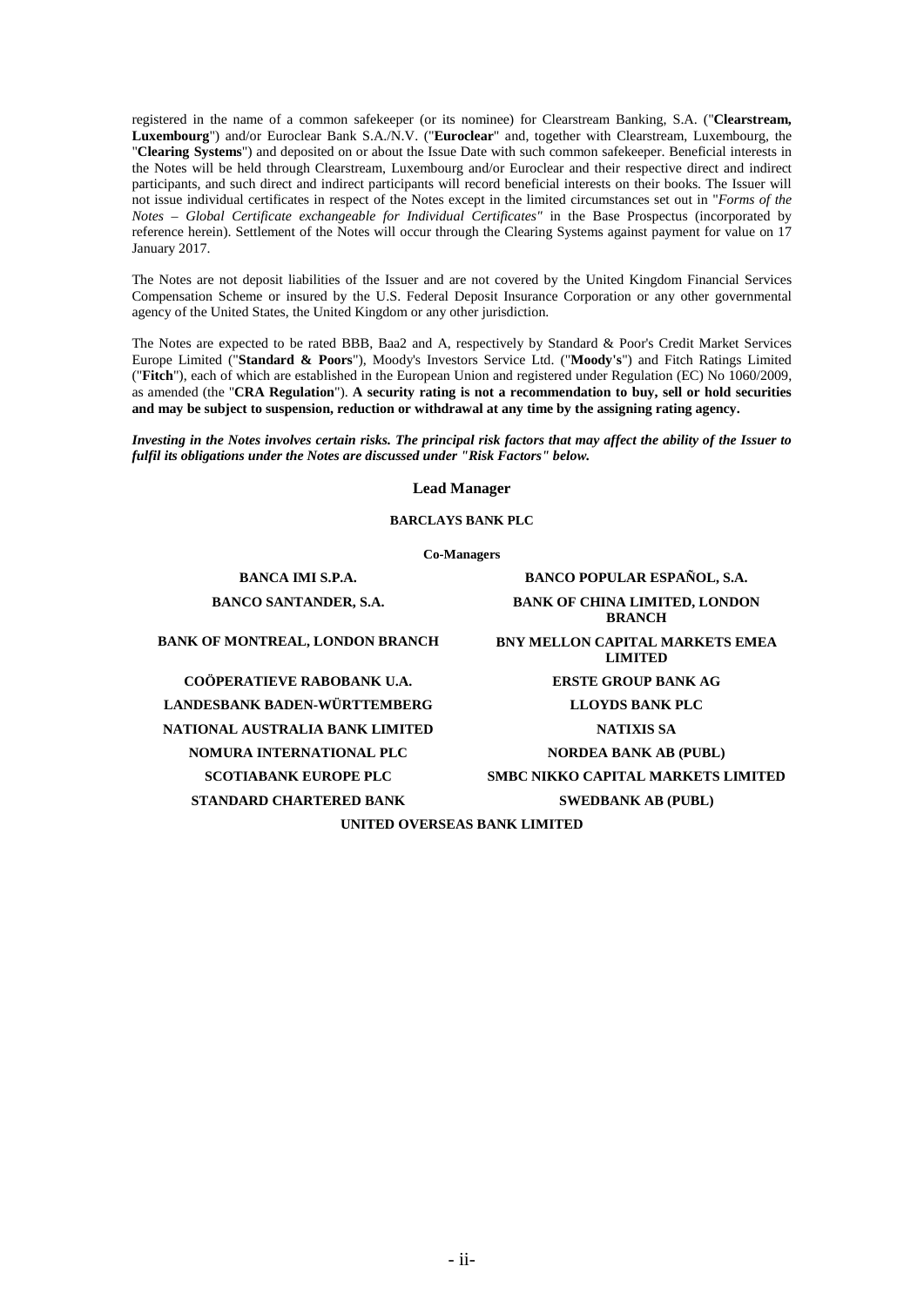#### **IMPORTANT NOTICES**

The Issuer accepts responsibility for the information contained in this Prospectus. The Issuer declares that, having taken all reasonable care to ensure that such is the case, the information contained in this Prospectus is, to the best of its knowledge, in accordance with the facts and contains no omission likely to affect its import.

Terms used but not defined in this Prospectus shall have the same respective meaning as are ascribed to them in the Base Prospectus sections incorporated by reference herein.

This Prospectus must be read and construed with any information incorporated by reference herein (see "*Information Incorporated by Reference*" below).

The Issuer has confirmed to the Managers (as defined below) that this Prospectus contains all information with regard to it and its subsidiaries which is (in the context of the issue, offering and sale of the Notes) material, such information is true and accurate in all material respects and is not misleading and does not omit to state any other fact required (in the context of the issue, offering and sale of the Notes) to be stated herein or the omission of which would make any information contained herein misleading in any material respect and that all reasonable enquiries have been made to ascertain such facts and to verify the accuracy of all such information.

To the fullest extent permitted by law, none of Barclays Bank PLC (the "**Lead Manager**") and Banca IMI S.p.A., Banco Popular Español, S.A., Banco Santander, S.A., Bank of China Limited, London Branch, Bank of Montreal, London Branch, BNY Mellon Capital Markets EMEA Limited, Coöperatieve Rabobank U.A., Erste Group Bank AG, Landesbank Baden-Württemberg, Lloyds Bank plc, National Australia Bank Limited (ABN 12 004 044 937), Natixis S.A, Nomura International plc, Nordea Bank AB (publ), Scotiabank Europe plc, SMBC Nikko Capital Markets Limited, Standard Chartered Bank, Swedbank AB (publ) and United Overseas Bank Limited (together with the Lead Manager, the "Managers") or The Bank of New York Mellon, London Branch (the "Trustee") accept any responsibility for the contents of this Prospectus or for any other statement, made or purported to be made by the Trustee or a Manager or on its behalf in connection with the Issuer or the issue and offering of the Notes. The Trustee and each Manager accordingly disclaim all and any liability whether arising in tort or contract or otherwise (save as referred to above) which any of them might otherwise have in respect of this Prospectus or any such statement. The statements made in this paragraph are without prejudice to the responsibilities of the Issuer under or in connection with the Notes.

#### *Unauthorised Information*

No person has been authorised to give any information or to make any representation not contained in or not consistent with this Prospectus or such other information as is in the public domain and, if given or made, such information or representation should not be relied upon as having been authorised by the Issuer, the Trustee or any Manager.

Neither the Managers nor any of their respective affiliates, nor the Trustee have authorised the whole or any part of this Prospectus and none of them makes any representation or warranty or accepts any responsibility as to the accuracy or completeness of the information contained in this Prospectus. Neither the delivery of this Prospectus nor the offering, sale or delivery of any Note shall, in any circumstances, create any implication that the information contained in this Prospectus is true subsequent to the date hereof or that there has been no adverse change, or any event reasonably likely to involve any adverse change, in the prospects or financial or trading position of the Issuer since the date thereof, or that any other information supplied in connection with the Notes is correct at any time subsequent to the date on which it is supplied or, if different, the date indicated in the document containing the same. The Managers and the Trustee expressly do not undertake to review the financial condition or affairs of the Issuer during the life of the Notes nor to advise any investor or potential investor in the Notes of any information coming to the attention of any of the Managers or the Trustee. Investors should review, *inter alia*, the most recent published financial statements of the Issuer when evaluating the Notes.

#### *Restrictions on distribution*

The distribution of this Prospectus and the offering, sale and delivery of the Notes in certain jurisdictions may be restricted by law. Persons into whose possession this Prospectus comes are required by the Issuer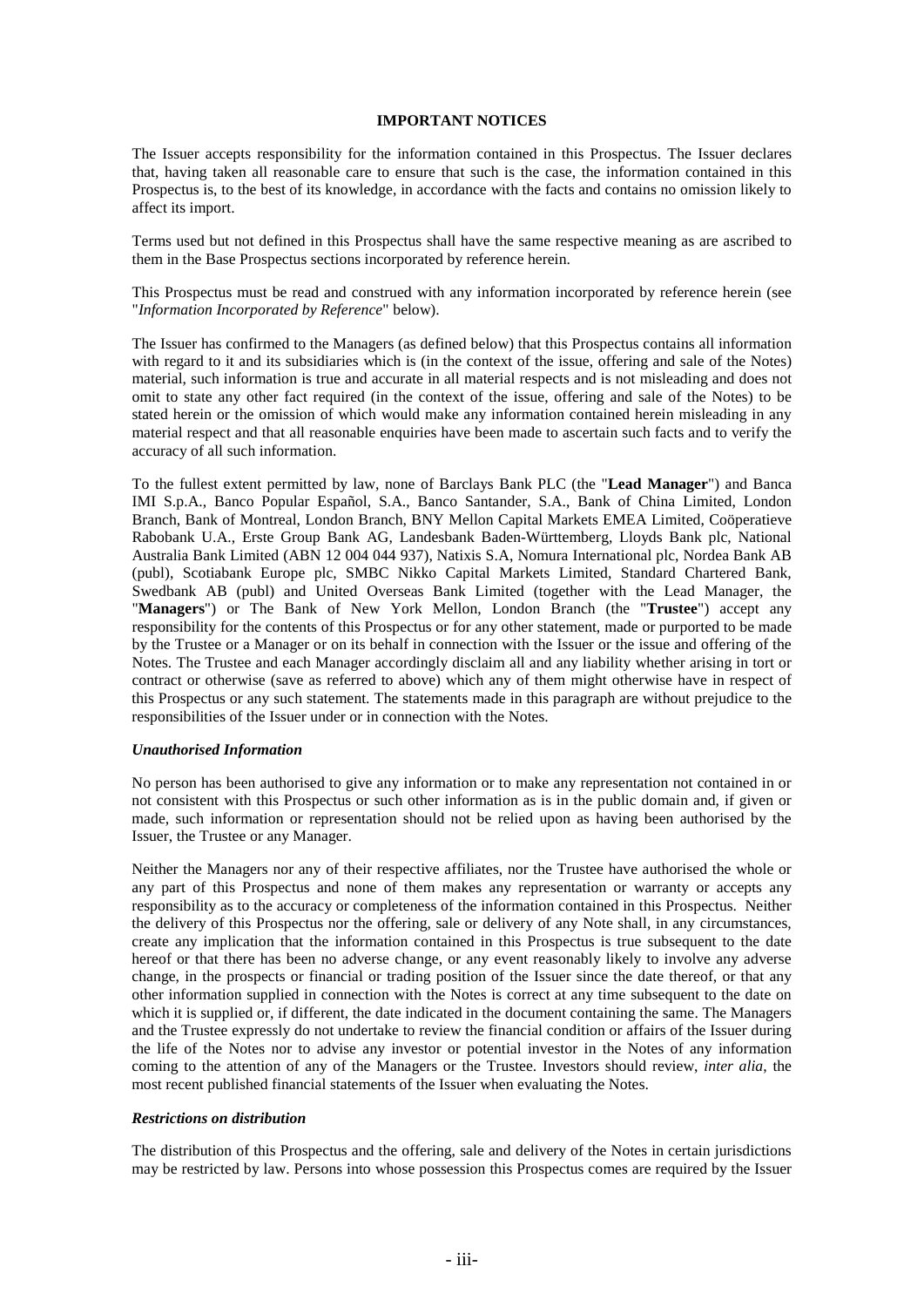and the Managers to inform themselves about and to observe any such restrictions. For a description of certain restrictions on offers, sales and deliveries of Notes and on the distribution of this Prospectus and other offering material relating to the Notes, see "*Subscription and Sale*" below and "*Transfer Restrictions*" incorporated by reference herein.

The Notes have not been and will not be registered under the Securities Act or with any securities regulatory authority of any state or other jurisdiction of the United States. The Notes may not be offered or sold within the United States or to, or for the account or benefit of, U.S. persons except pursuant to an exemption from, or in a transaction not subject to, the registration requirements of the Securities Act. The Notes are being offered and sold in registered form and are being offered and sold outside the United States to non-U.S. persons in reliance on Regulation S. This Prospectus may not be used for the purpose of an offer or solicitation by anyone in any jurisdiction in which such offer or solicitation is not authorised or to any person to whom it is unlawful to make such offer or solicitation.

Neither this Prospectus nor any of the documents incorporated herein by reference constitutes an offer or an invitation to subscribe for or purchase any Notes and are not intended to provide the basis of any credit or other evaluation and should not be considered as a recommendation by any of the Issuer, the Trustee or any of the Managers or any of them that any recipient of this Prospectus should subscribe for or purchase any Notes. Each recipient of this Prospectus shall be taken to have made its own investigation and appraisal of the condition (financial or otherwise) of the Issuer.

The Notes are complex financial instruments and such instruments may be purchased by investors as a way to reduce risk or enhance yield with an understood, measured, appropriate addition of risk to their overall portfolios. Each potential investor in the Notes must determine the suitability of that investment in light of its own circumstances. In particular, each potential investor should:

- (i) have sufficient knowledge and experience to make a meaningful evaluation of the Notes, the merits and risk of investing in the Notes and the information contained or incorporated by reference in this Prospectus;
- (ii) have access to, and knowledge of, appropriate analytical tools to evaluate, in the context of its particular financial situation, an investment in the Notes and the impact such investment will have on its overall investment portfolio;
- (iii) have sufficient financial resources and liquidity to bear all of the risks of an investment in the Notes or where the currency for principal and interest payments is different from the currency in which such investor's financial activities are principally denominated;
- (iv) understand thoroughly the terms of the Notes and be familiar with the behaviour of any relevant indices and financial markets; and
- (v) be able to evaluate (either alone or with the help of a financial adviser) possible scenarios for economic, interest rate and other factors that may affect its investment and its ability to bear the applicable risks.

The investment activities of certain investors are subject to legal investment laws and regulations, or review or regulation by certain authorities. Each potential investor should consult its legal advisers to determine whether and to what extent: (i) Notes are legal investments for it; (ii) Notes can be used as collateral for various types of borrowing; and (iii) other restrictions apply to its purchase or pledge of any Notes. Financial institutions should consult their legal advisers or the appropriate regulators to determine the appropriate treatment of the Notes under any applicable risk-based capital or similar rules.

### *Currency definitions*

In this Prospectus, references to (i) "**£**", "**GBP**" or "**pounds sterling**" are to the lawful currency for the time being of the United Kingdom and Northern Ireland.

Certain figures included in this Prospectus have been subject to rounding adjustments; accordingly, figures shown for the same category presented in different tables may vary slightly and figures shown as totals in certain tables may not be an arithmetic aggregation of the figures which precede them.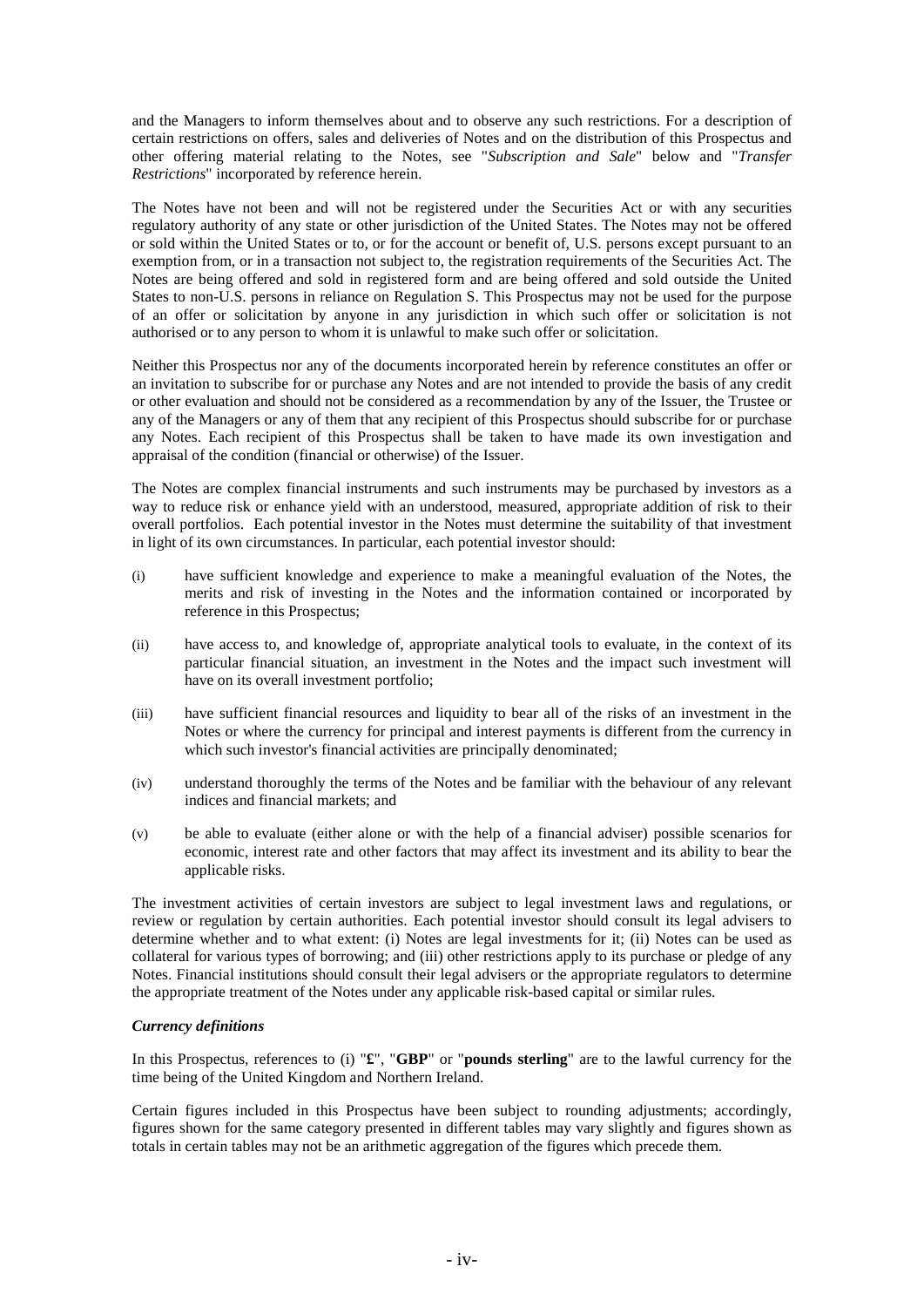#### *Stabilisation*

**In connection with the issue of the Notes, Barclays Bank PLC acting as the Stabilising Manager (the "Stabilising Manager") may over allot Notes or effect transactions with a view to supporting the market price of the Notes at a level higher than that which might otherwise prevail. However, there is no assurance that the Stabilising Manager (or persons acting on behalf of a Stabilising Manager) will undertake stabilisation action.** 

**Any stabilisation action may begin on or after the date on which adequate public disclosure of the terms of the offer of the Notes is made and, if begun, may be ended at any time, but it must end no later than the earlier of 30 days after the issue date of the Notes and 60 days after the date of the allotment of the Notes. Any stabilisation action or over-allotment must be conducted by the Stabilising Manager (or person(s) acting on behalf of any Stabilising Manager) in accordance with all applicable laws and rules.**

#### **FORWARD-LOOKING STATEMENTS**

This Prospectus and certain documents incorporated by reference herein contain certain forward-looking statements within the meaning of Section 21E of the U.S. Securities Exchange Act of 1934, as amended, and Section 27A of the Securities Act, with respect to the Issuer and its consolidated subsidiaries (the "**Group**"). The Issuer cautions readers that no forward-looking statement is a guarantee of future performance and that actual results or other financial condition or performance measures could differ materially from those contained in the forward-looking statements. These forward-looking statements can be identified by the fact that they do not relate only to historical or current facts. Forward-looking statements sometimes use words such as "may", "will", "seek", "continue", "aim", "anticipate", "target", "projected", "expect", "estimate", "intend", "plan", "goal", "believe", "achieve" or other words of similar meaning. Examples of forward-looking statements include, among others, statements or guidance regarding the Group's future financial position, income growth, assets, impairment charges, provisions, notable items, business strategy, capital, leverage and other regulatory ratios, payment of dividends (including dividend pay-out ratios and expected payment strategies), projected levels of growth in the banking and financial markets, projected costs or savings, original and revised commitments and targets in connection with the strategic cost programme, the March 2016 Group Strategy Update (as defined in the "*Information Incorporated by Reference*" section below), rundown of assets and businesses within Barclays Non-Core (as such unit is described in the Joint Annual Report (as defined in the "*Information Incorporated by Reference*" section below)), sell down of the Group's interest in Barclays Africa Group Limited, estimates of capital expenditures and plans and objectives for future operations, projected employee numbers and other statements that are not historical fact.

By their nature, forward-looking statements involve risk and uncertainty because they relate to future events and circumstances. These may be affected by changes in legislation, the development of standards and interpretations under International Financial Reporting Standards, evolving practices with regard to the interpretation and application of accounting and regulatory standards, the outcome of current and future legal proceedings and regulatory investigations, future levels of conduct provisions, future levels of notable items, the policies and actions of governmental and regulatory authorities, geopolitical risks and the impact of competition. In addition, factors including (but not limited to) the following may have an effect: capital, leverage and other regulatory rules (including with regard to the future structure of the Group) applicable to past, current and future periods; the United Kingdom ("**UK**"), the United States ("**U.S.**"), Africa, Eurozone and global macroeconomic and business conditions; the effects of continued volatility in credit markets; market related risks such as changes in interest rates and foreign exchange rates; effects of changes in valuation of credit market exposures; changes in valuation of issued securities; volatility in capital markets; changes in credit ratings of any entities within the Group or any securities issued by such entities; the potential for one or more countries exiting the Eurozone; the implications of the results of the 23 June 2016 referendum in the UK and the disruption that may result in the UK and globally from the withdrawal of the UK from the European Union; the implementation of the strategic cost programme; and the success of future acquisitions, disposals and other strategic transactions. A number of these influences and factors are beyond the Group's control. As a result, the Group's actual future results, dividend payments, and capital and leverage ratios may differ materially from the plans, goals, expectations and guidance set forth in the Group's forward-looking statements. Additional risks and factors which may impact the Group's future financial condition and performance are identified in the Group's filings with the SEC (including, without limitation, in the Joint Annual Report, the Q2 2016 Results Announcement and the Q3 2016 Results Announcement (each as defined in the "*Information*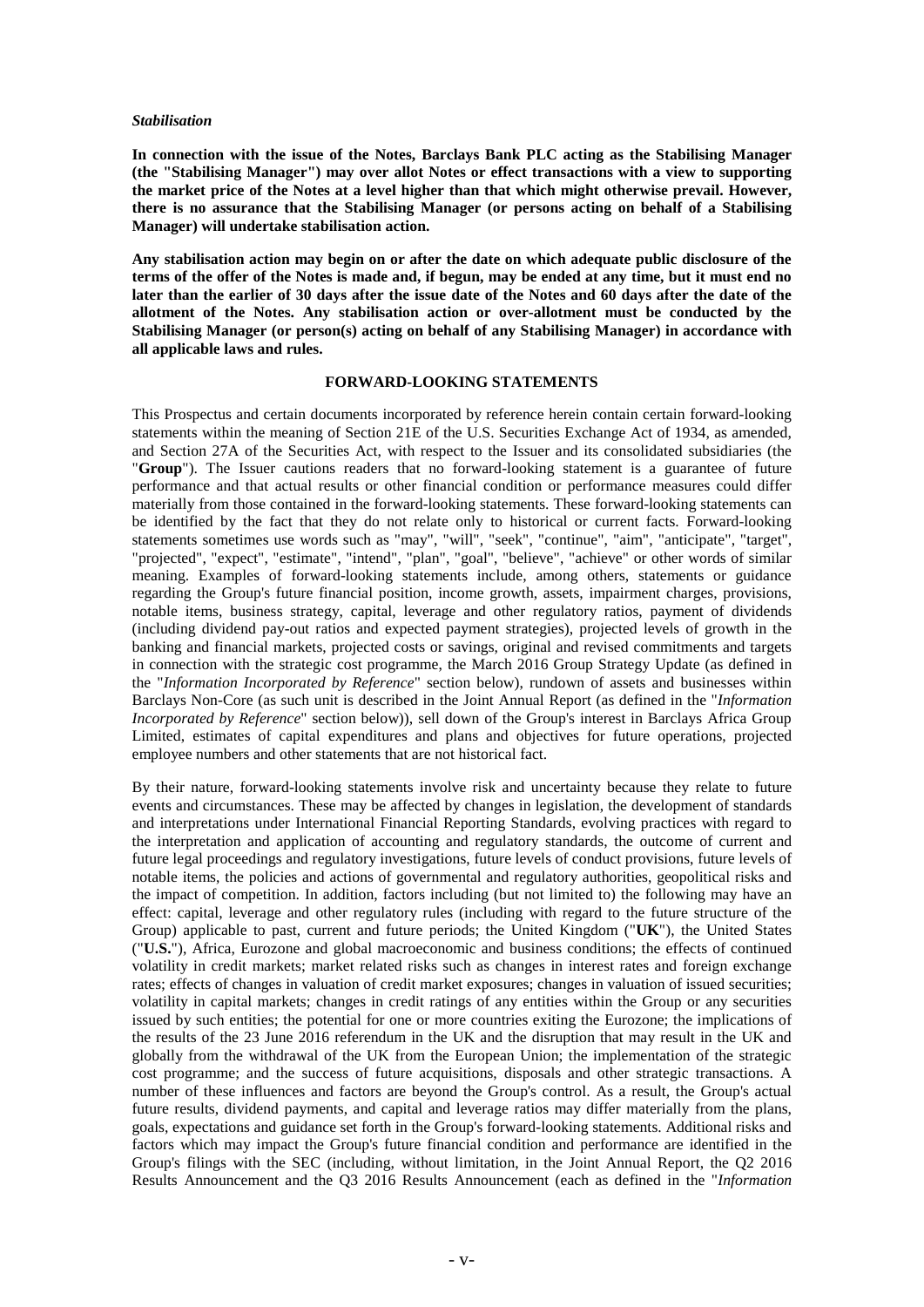*Incorporated by Reference*" section below)), each of which are available on the SEC's website at [http://www.sec.gov.](http://www.sec.gov/) 

Subject to the Issuer's obligations under the applicable laws and regulations of the UK in relation to disclosure and ongoing information, the Issuer undertakes no obligation to update publicly or revise any forward looking statements, whether as a result of new information, future events or otherwise.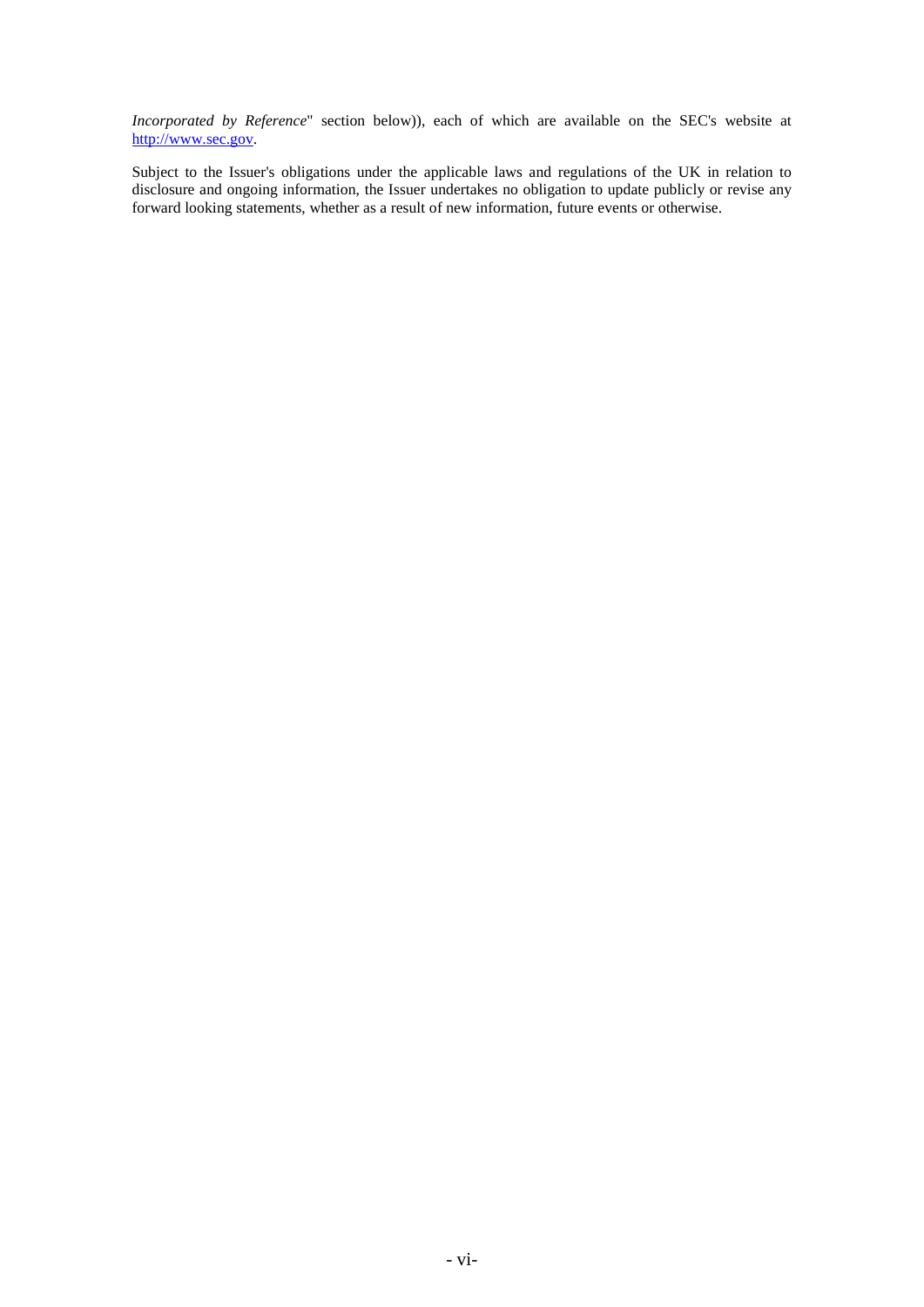# **CONTENTS**

# Page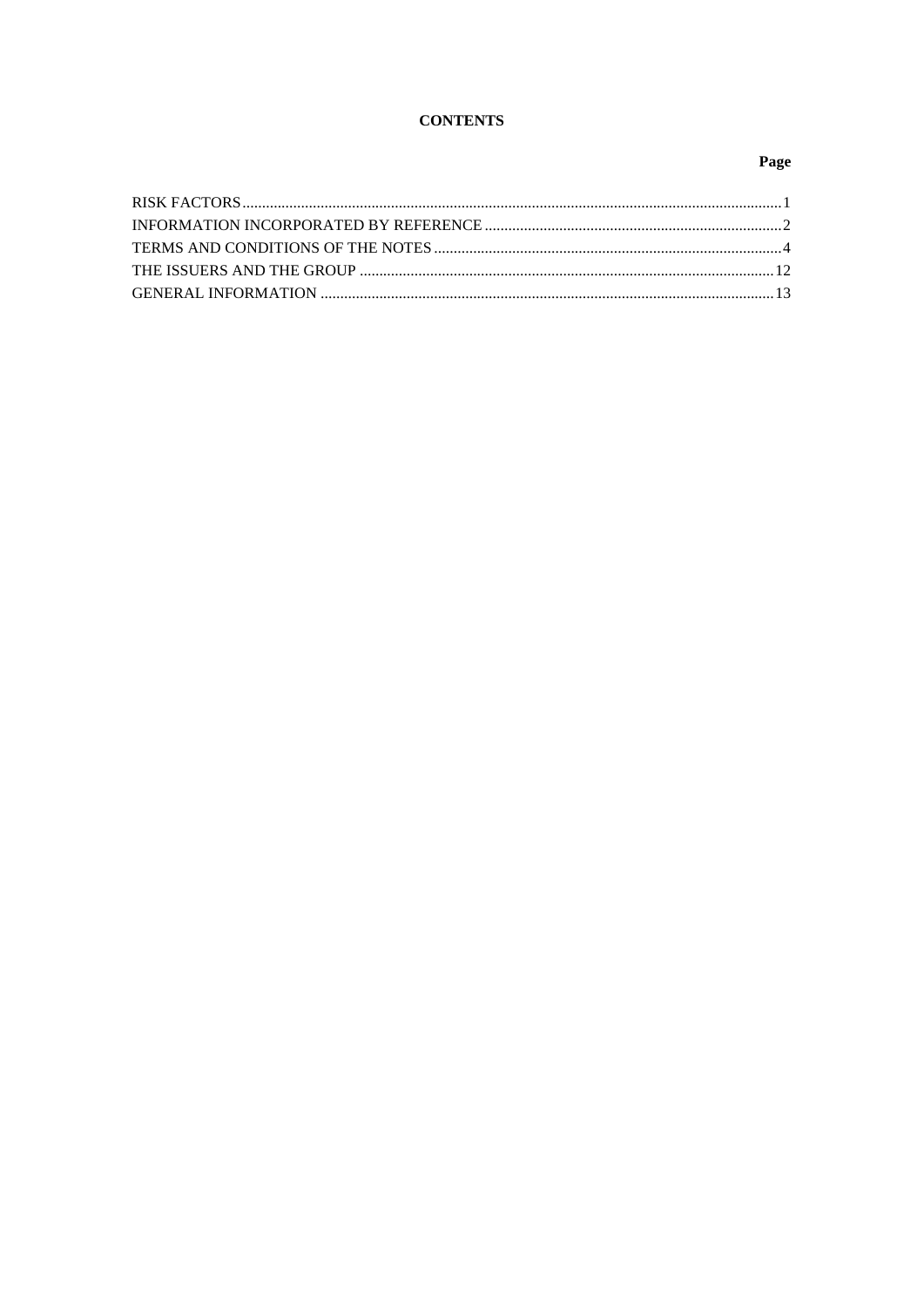#### **RISK FACTORS**

Prospective investors should read the entire Prospectus together with the sections of the Base Prospectus and the other documents incorporated by reference herein. Investing in the Notes involves certain risks. The principal risk factors relating to the Notes are discussed under "*Risk Factors – Risks Relating to the Notes*" on pages 7 to 18 of the Base Prospectus and shall be deemed to be incorporated into and form part of this Prospectus, as amended as set out below. For risks relating to the Issuer and the Group and their impact, see the section entitled "*Risk review*" on pages 86 to 93 of the Joint Annual Report (as defined below) and the description of the risks relating to an exit of the UK from the European Union ("**EU**") set out in the section entitled "*Risk Management and principal risks*" on page 30 of the Q2 2016 Results Announcement, each of which is incorporated by reference herein.

The risk factor entitled "*Certain Notes may be redeemed prior to maturity*" set out under "*Risks relating to the Notes*" in the Base Prospectus shall be supplemented to include the following text:

On 23 November 2016, the European Commission published, among other proposals, a proposal to amend the CRD IV Regulation. Such proposal includes certain requirements in respect of eligible liabilities, including a requirement for prior consent from the competent authority to any early redemption or purchase thereof. If the proposal is adopted, the granting of permission by the PRA to a request by the relevant Issuer to redeem or repurchase the Notes could be subject to the conditions in Article 77 and 78 of the CRD IV Regulation (as so amended), to the extent applicable to the Notes.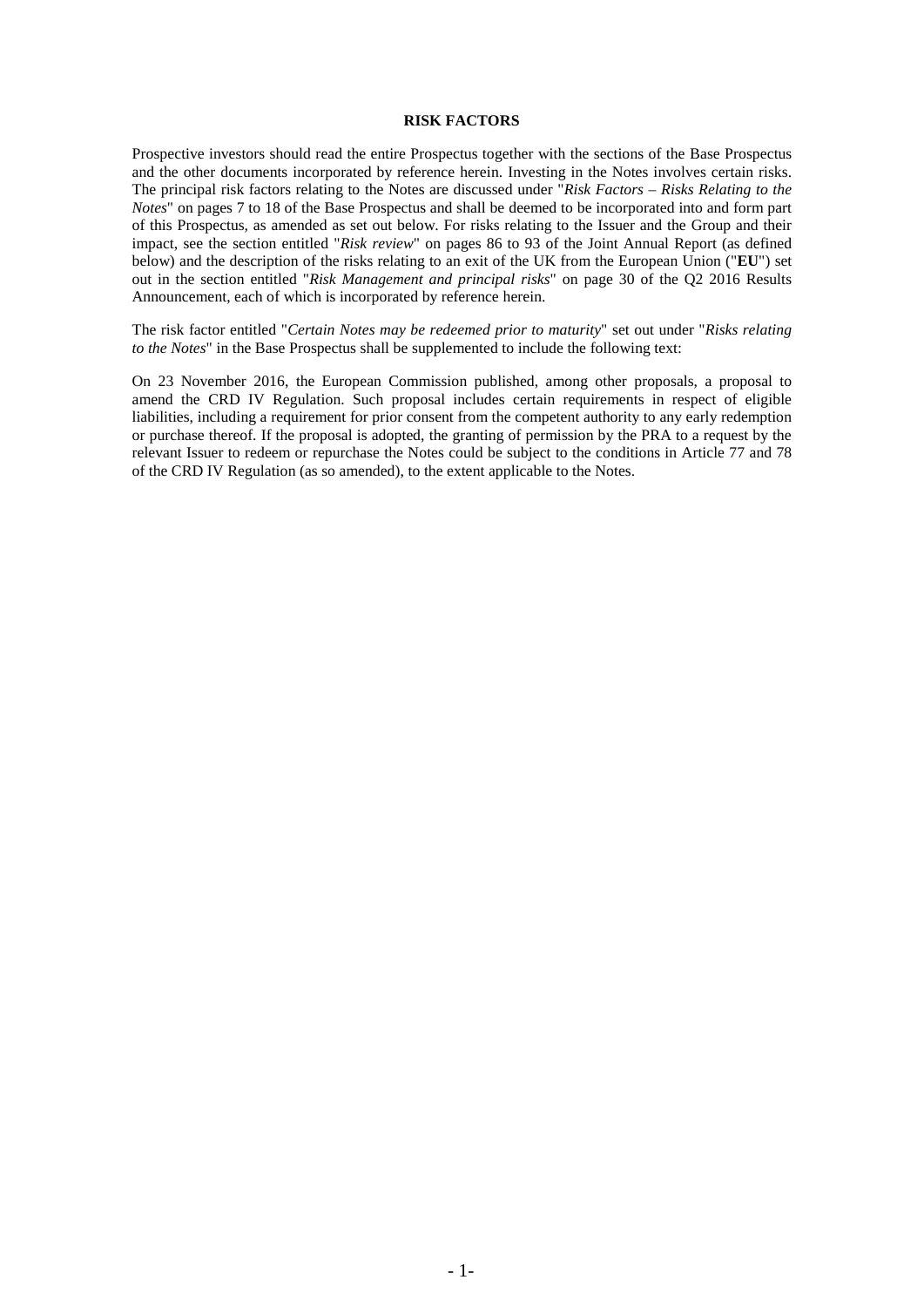## **INFORMATION INCORPORATED BY REFERENCE**

The following information has been filed with the FCA and shall be incorporated in, and form part of, this Prospectus:

1. the sections set out below from the base prospectus dated 3 August 2016 with respect to the £60,000,000,000 Debt Issuance Programme of the Issuer and the Bank as supplemented by Supplement Number 1 to the base prospectus dated 28 October 2016;

| Risk Factors – Risks Relating to the Notes | 7-18    |
|--------------------------------------------|---------|
| Final Terms and Drawdown Prospectuses      | 20      |
| Forms of the Notes                         | 21-29   |
| Terms and Conditions of the Notes          | 30-66   |
| The Issuers and the Group                  | 78-80   |
| United Kingdom Taxation                    | 81-82   |
| <b>Other Tax Considerations</b>            | 96      |
| Subscription and Sale                      | 97-101  |
| <b>Transfer Restrictions</b>               | 102-104 |

- 2. the joint Annual Report of the Issuer and the Bank, as filed with the SEC on Form 20-F on 1 March 2016 in respect of the financial years ended 31 December 2014 and 31 December 2015 (the "**Joint Annual Report**");
- 3. the joint announcement of the Issuer and the Bank relating to the Group Strategy Update, as filed with the SEC on Form 6-K on 1 March 2016 (the "**March 2016 Group Strategy Update**");
- 4. the Group Reporting Changes 2015 & 2014 Results Restatement Document of the Issuer, as filed with the SEC on Form 6-K on 15 April 2016 (the "**Restatement Document**");
- 5. the joint unaudited Interim Results Announcement of the Issuer and the Bank, as filed with the SEC on Form 6-K on 29 July 2016 in respect of the six months ended 30 June 2016 (the "**Q2 2016 Results Announcement**");
- 6. the unaudited Q3 2016 Results Announcement of the Issuer as filed with the SEC on Form 6-K on 27 October 2016 in respect of the nine months ended 30 September 2016 (the "**Q3 2016 Results Announcement**"); and
- 7. the joint announcement of the Issuer and the Bank relating to the complaint filed by the United States Department of Justice, as filed with the SEC on Form 6-K on 23 December 2016 (the "**23 December 2016 Form 6-K**").

The above documents may be inspected as described in paragraph 6 of "*General Information*" herein. The documents listed above that have been filed with the SEC are available on the SEC's website at https://www.sec.gov/cgi-bin/browse-

edgar?company=barclays+plc&owner=exclude&action=getcompany. Any information incorporated by reference in the documents specified above does not form part of this Prospectus. Any information contained in any of the documents specified above which is not incorporated by reference in this Prospectus is either not relevant for prospective investors for the purposes of Article 5(1) of the Prospectus Directive or is covered elsewhere in this Prospectus. This Prospectus is published on the website of the Regulatory News Service operated by the London Stock Exchange at [http://www.londonstockexchange.com/exchange/news/market-news/market-news-home.html.](http://www.londonstockexchange.com/exchange/news/market-news/market-news-home.html)

The Issuer has applied International Financial Reporting Standards (IFRS) as issued by the International Accounting Standards Board and as adopted by the EU in the financial statements incorporated by reference above. A summary of the significant accounting policies for the Issuer is included in the Joint Annual Report.

Any statement contained in the Base Prospectus or in any other document incorporated by reference herein shall be deemed to be modified or superseded for the purpose of this Prospectus to the extent that a statement contained herein modifies or supersedes such earlier statement (whether expressly, by implication or otherwise). Any statement so modified or superseded shall not be deemed, except as so modified or superseded, to constitute a part of this Prospectus. Terms used but not defined in this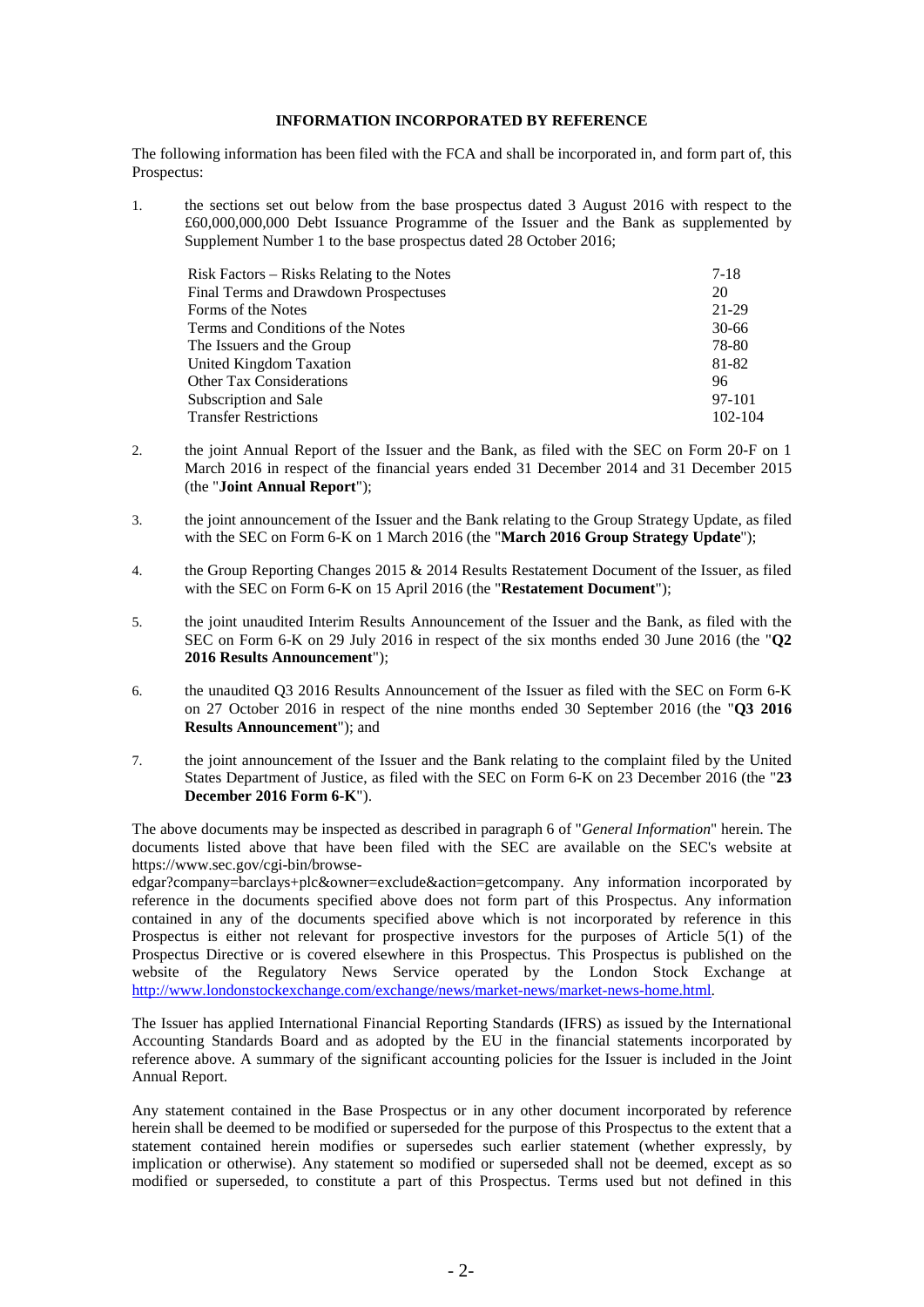Prospectus shall have the same respective meaning as are ascribed to them in the Conditions. This Prospectus must be read in conjunction with the Base Prospectus and the other documents incorporated by reference herein.

Full information on the Issuer and the Notes described herein is only available on the basis of a combination of this Prospectus, the Base Prospectus and any other information incorporated by reference into this Prospectus.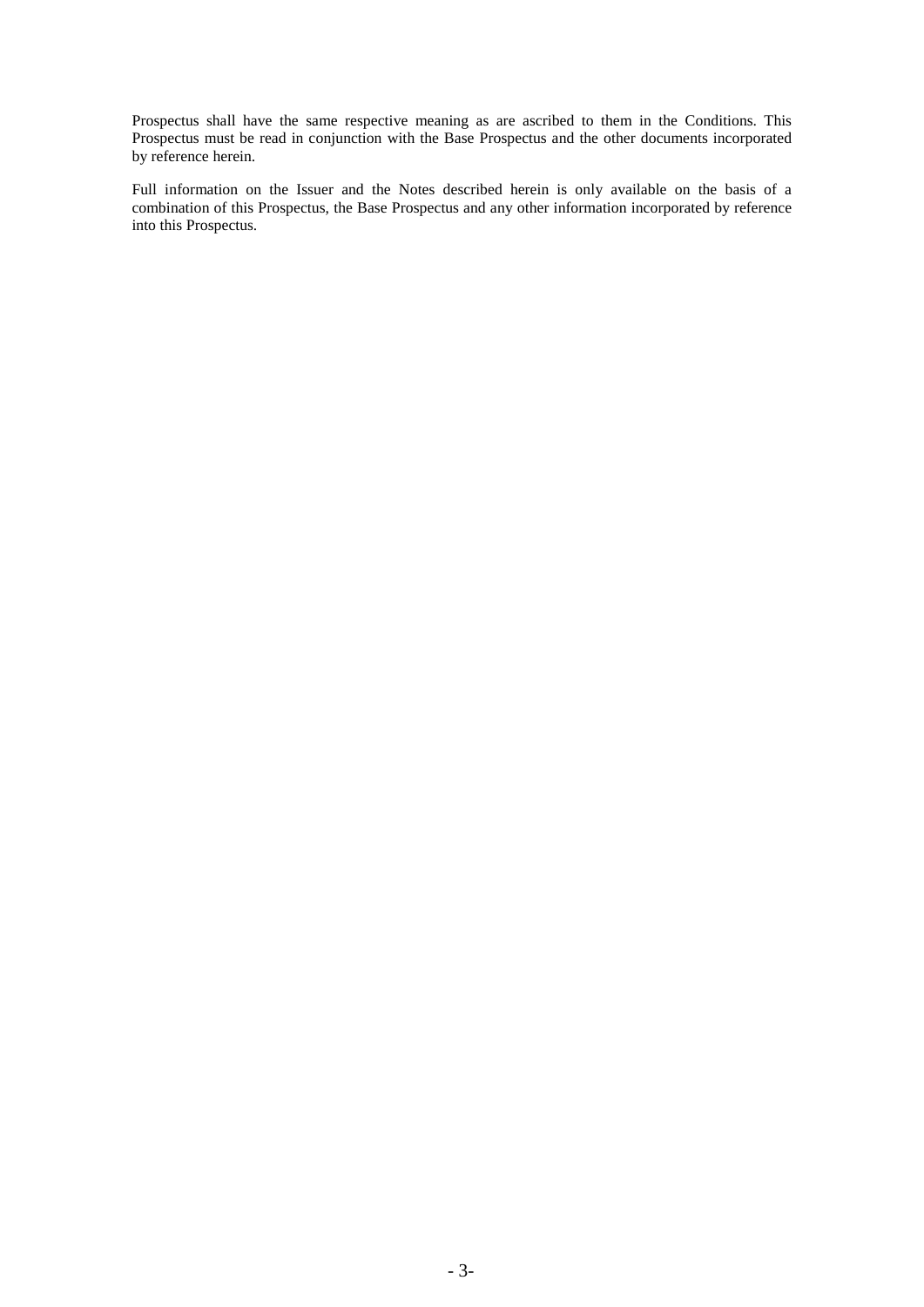#### **TERMS AND CONDITIONS OF THE NOTES**

The Conditions shall consist of the terms and conditions set out in the section entitled "*Terms and Conditions of the Notes*" on pages 30 to 66 of the Base Prospectus (the "**Base Conditions**"), which are incorporated by reference into this Prospectus, as amended and/or supplemented by Part A – Contractual Terms and the Schedule of the Final Terms below. References in the Conditions to Final Terms shall be deemed to refer to the terms set out below.

Terms used herein but not otherwise defined shall have the meanings given to them in the Base Conditions.

### **Final Terms dated 13 January 2017**

#### **BARCLAYS PLC**

Issue of £600,000,000 3.125 per cent. Notes due 2024

under the £60,000,000,000 Debt Issuance Programme

#### **PART A – CONTRACTUAL TERMS**

| 1.  | (i)                    | Issuer:                                     | <b>Barclays PLC</b>                                                                                                                                              |
|-----|------------------------|---------------------------------------------|------------------------------------------------------------------------------------------------------------------------------------------------------------------|
| 2.  | (i)                    | Series Number:                              | 233                                                                                                                                                              |
|     | (ii)                   | Tranche Number:                             | $\mathbf{1}$                                                                                                                                                     |
|     | (iii)                  | Date on which the Notes become<br>fungible: | Not Applicable                                                                                                                                                   |
| 3.  |                        | Specified Currency or Currencies:           | British Pounds Sterling ("£")                                                                                                                                    |
| 4.  |                        | <b>Aggregate Nominal Amount:</b>            | £600,000,000                                                                                                                                                     |
| 5.  | <b>Issue Price:</b>    |                                             | 99.560 per cent. of the Aggregate Nominal<br>Amount                                                                                                              |
| 6.  | (i)                    | <b>Specified Denominations:</b>             | £100,000 and integral multiples of £1,000 in<br>excess thereof                                                                                                   |
|     | (ii)                   | <b>Calculation Amount:</b>                  | £1,000                                                                                                                                                           |
| 7.  | (i)                    | <b>Issue Date:</b>                          | 17 January 2017                                                                                                                                                  |
|     | (ii)                   | <b>Interest Commencement Date:</b>          | <b>Issue Date</b>                                                                                                                                                |
| 8.  |                        | <b>Maturity Date:</b>                       | 17 January 2024                                                                                                                                                  |
| 9.  | <b>Interest Basis:</b> |                                             | 3.125 per cent. Fixed Rate                                                                                                                                       |
|     |                        |                                             | (see paragraph 15 below)                                                                                                                                         |
| 10. |                        | Redemption/Payment Basis:                   | Subject to any purchase and cancellation or<br>early redemption, the Notes will be redeemed<br>on the Maturity Date at 100 per cent. of their<br>nominal amount. |
| 11. | Basis:                 | Change of Interest or Redemption/Payment    | Not Applicable                                                                                                                                                   |
| 12. |                        | Put/Call Options:                           | <b>Issuer Call</b>                                                                                                                                               |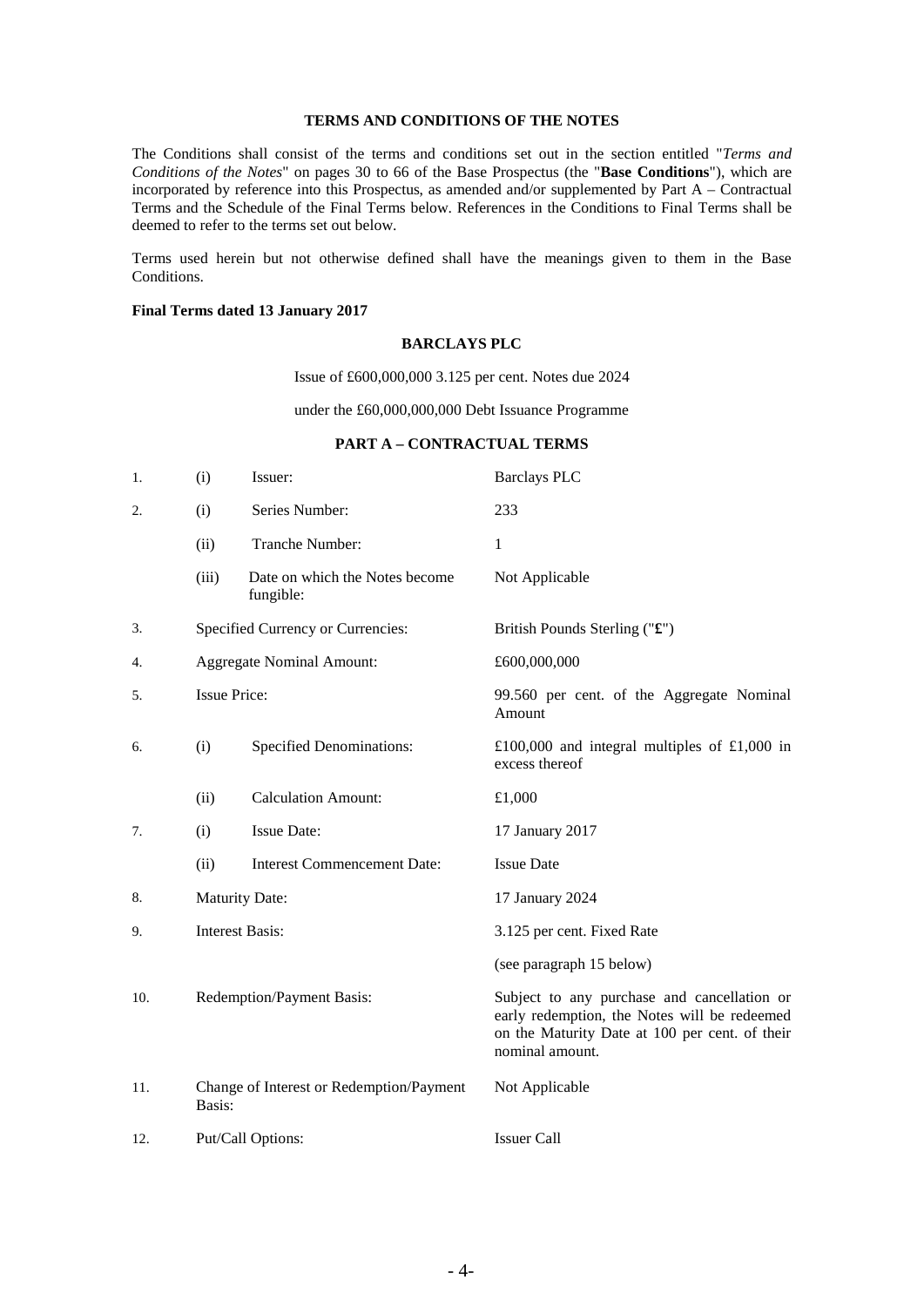| 13. | <b>Status of the Notes:</b><br>(i)   |                      |                                                                                                         | Senior                                                                                |
|-----|--------------------------------------|----------------------|---------------------------------------------------------------------------------------------------------|---------------------------------------------------------------------------------------|
|     | (ii)                                 |                      | Date of approval for issuance of<br>Notes obtained:                                                     | 28 July 2016                                                                          |
| 14. |                                      |                      | Senior Notes Waiver of Set-off:                                                                         | Applicable                                                                            |
|     |                                      |                      | PROVISIONS RELATING TO INTEREST (IF ANY) PAYABLE                                                        |                                                                                       |
| 15. | <b>Fixed Rate Note Provisions</b>    |                      |                                                                                                         | Applicable                                                                            |
|     | (i)                                  |                      | Rate of Interest:                                                                                       | 3.125 per cent. per annum payable annually in<br>arrear on each Interest Payment Date |
|     | (ii)                                 | (A)                  | <b>Interest Payment Date:</b>                                                                           | 17 January in each year, commencing on 17<br>January 2018                             |
|     |                                      | (B)                  | <b>Interest Payment Date</b><br>adjustment (for Renminbi<br>or Hong Kong dollar-<br>denominated Notes): | Not Applicable                                                                        |
|     | (iii)                                | Fixed Coupon Amount: |                                                                                                         | £31.25 per Calculation Amount payable on<br>each Interest Payment Date                |
|     | Broken Amount(s):<br>(iv)            |                      |                                                                                                         | Not Applicable                                                                        |
| (v) |                                      | Day Count Fraction:  |                                                                                                         | Actual/Actual (ICMA)                                                                  |
|     | (vi)                                 | transferability:     | Party responsible for calculating the<br>amount payable upon Illiquidity,<br>Inconvertibility or Non-   | Not Applicable                                                                        |
| 16. | <b>Reset Note Provisions</b>         |                      |                                                                                                         | Not Applicable                                                                        |
| 17. | <b>Floating Rate Note Provisions</b> |                      |                                                                                                         | Not Applicable                                                                        |
| 18. | Zero Coupon Note Provisions          |                      |                                                                                                         | Not Applicable                                                                        |
|     |                                      |                      | IC DEL 1 TIMA TA DEDEMOTI                                                                               |                                                                                       |

# **PROVISIONS RELATING TO REDEMPTION**

| 19. | Call Option |         |                                           | Applicable                                                                                                                                                       |
|-----|-------------|---------|-------------------------------------------|------------------------------------------------------------------------------------------------------------------------------------------------------------------|
|     | (i)         |         | Optional Redemption Date(s) (Call):       | Any date from and including 17 July 2017 to<br>but excluding the Maturity Date                                                                                   |
|     | (ii)        | (Call): | <b>Optional Redemption Amount</b>         | The Make Whole Redemption Price                                                                                                                                  |
|     | (iii)       |         | Make Whole Redemption Price:              | <b>Sterling Make Whole Redemption Amount</b>                                                                                                                     |
|     |             | (a)     | <b>Redemption Margin:</b>                 | $0.35$ per cent.                                                                                                                                                 |
|     |             | (b)     | Reference Bond:                           | 2.75 per cent. UK Treasury Gilt due 2024                                                                                                                         |
|     |             | (c)     | <b>Quotation Time:</b>                    | $11.00$ a.m. (London time)                                                                                                                                       |
|     |             | (d)     | Make<br>Whole<br>Relevant<br>Screen Page: | DMO2 (the display that appears on United<br>Kingdom Debt Management Office Real-Time<br>Conventional Gilt Prices (DMO2) or any page<br>as may replace such page) |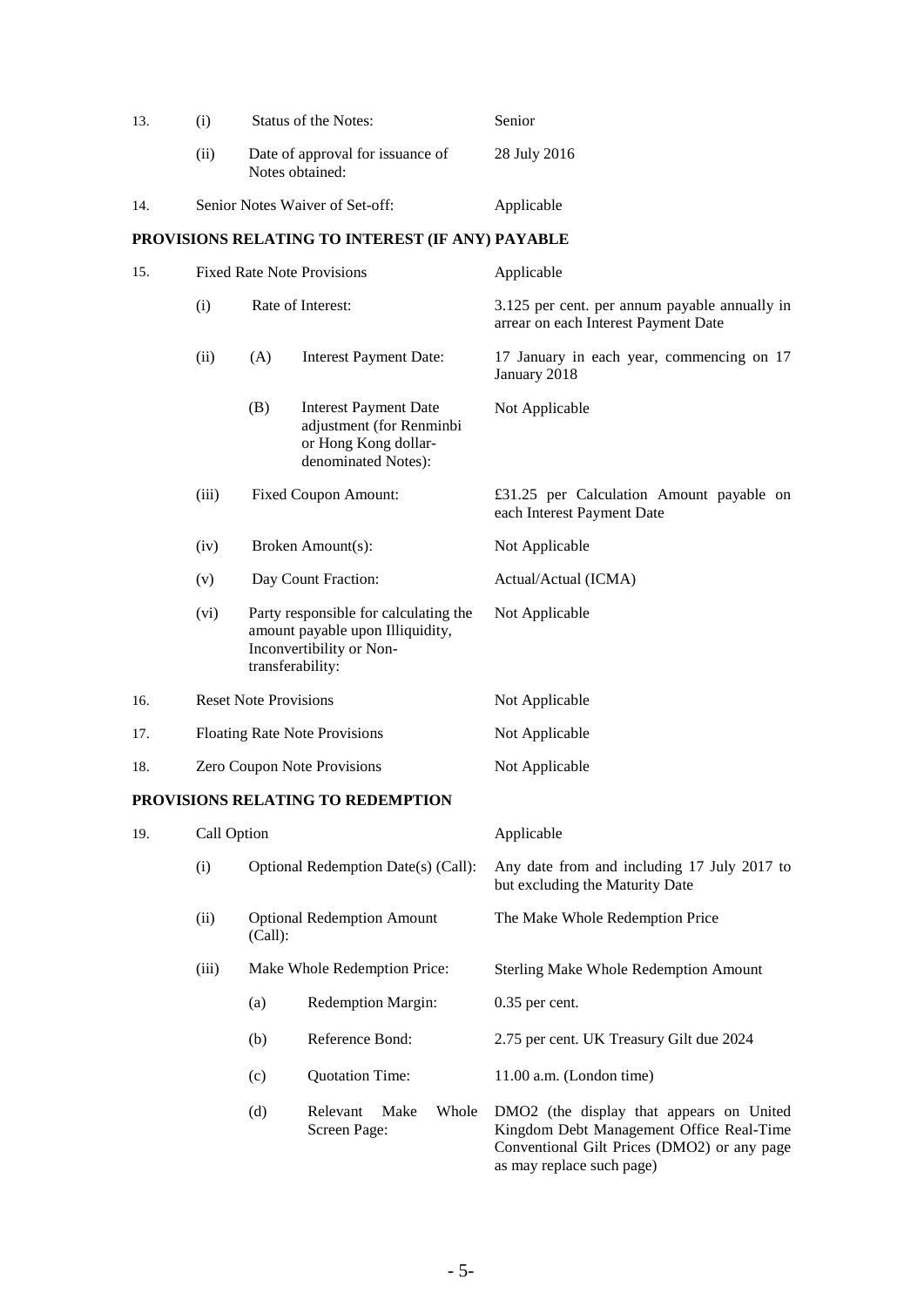|     |            | (e)            | Reference Date:                                          | as per the Conditions                                                                                                                                   |
|-----|------------|----------------|----------------------------------------------------------|---------------------------------------------------------------------------------------------------------------------------------------------------------|
|     | (iv)       |                | Redeemable in part:                                      | Applicable                                                                                                                                              |
|     |            | (a)            | Minimum Redemption<br>Amount:                            | Not Applicable                                                                                                                                          |
|     |            | (b)            | <b>Maximum Redemption</b><br>Amount:                     | Not Applicable                                                                                                                                          |
|     | (v)        | Notice period: |                                                          | Minimum period: 15 days                                                                                                                                 |
|     |            |                |                                                          | Maximum period: 60 days                                                                                                                                 |
|     | (vi)       |                | <b>Optional Redemption Amount</b><br>(Regulatory Event): | Not Applicable                                                                                                                                          |
|     | (vii)      |                | Early Redemption Amount (Tax)                            | £1,000 per Calculation Amount                                                                                                                           |
| 20. | Put Option |                |                                                          | Not Applicable                                                                                                                                          |
| 21. |            |                | Final Redemption Amount of each Note                     | Subject to any purchase and cancellation or<br>early redemption, the Notes will be redeemed<br>on the Maturity Date at £1,000 per Calculation<br>Amount |
| 22. |            |                | <b>Early Termination Amount</b>                          | Not Applicable                                                                                                                                          |

# **GENERAL PROVISIONS APPLICABLE TO THE NOTES**

| 23. | Form of Notes:                                                                           | <b>Registered Notes:</b>                                                                                                                                                                                                                                                                                                                                        |
|-----|------------------------------------------------------------------------------------------|-----------------------------------------------------------------------------------------------------------------------------------------------------------------------------------------------------------------------------------------------------------------------------------------------------------------------------------------------------------------|
|     |                                                                                          | Unrestricted Global Certificate registered in the<br>name of a nominee for a common safekeeper<br>for Euroclear and Clearstream, Luxembourg<br>(that is, held under the New Safekeeping)<br>Structure (NSS)) exchangeable for Unrestricted<br>Individual Certificates in<br>the<br>limited<br>circumstances described in the Unrestricted<br>Global Certificate |
| 24. | New Global Note:                                                                         | No.                                                                                                                                                                                                                                                                                                                                                             |
| 25. | Additional Financial Centre(s) or other<br>special provisions relating to payment dates: | Not Applicable                                                                                                                                                                                                                                                                                                                                                  |
| 26. | Talons for future Coupons to be attached to<br>Definitive Notes:                         | N <sub>0</sub>                                                                                                                                                                                                                                                                                                                                                  |
| 27. | Spot Rate:                                                                               | Not Applicable                                                                                                                                                                                                                                                                                                                                                  |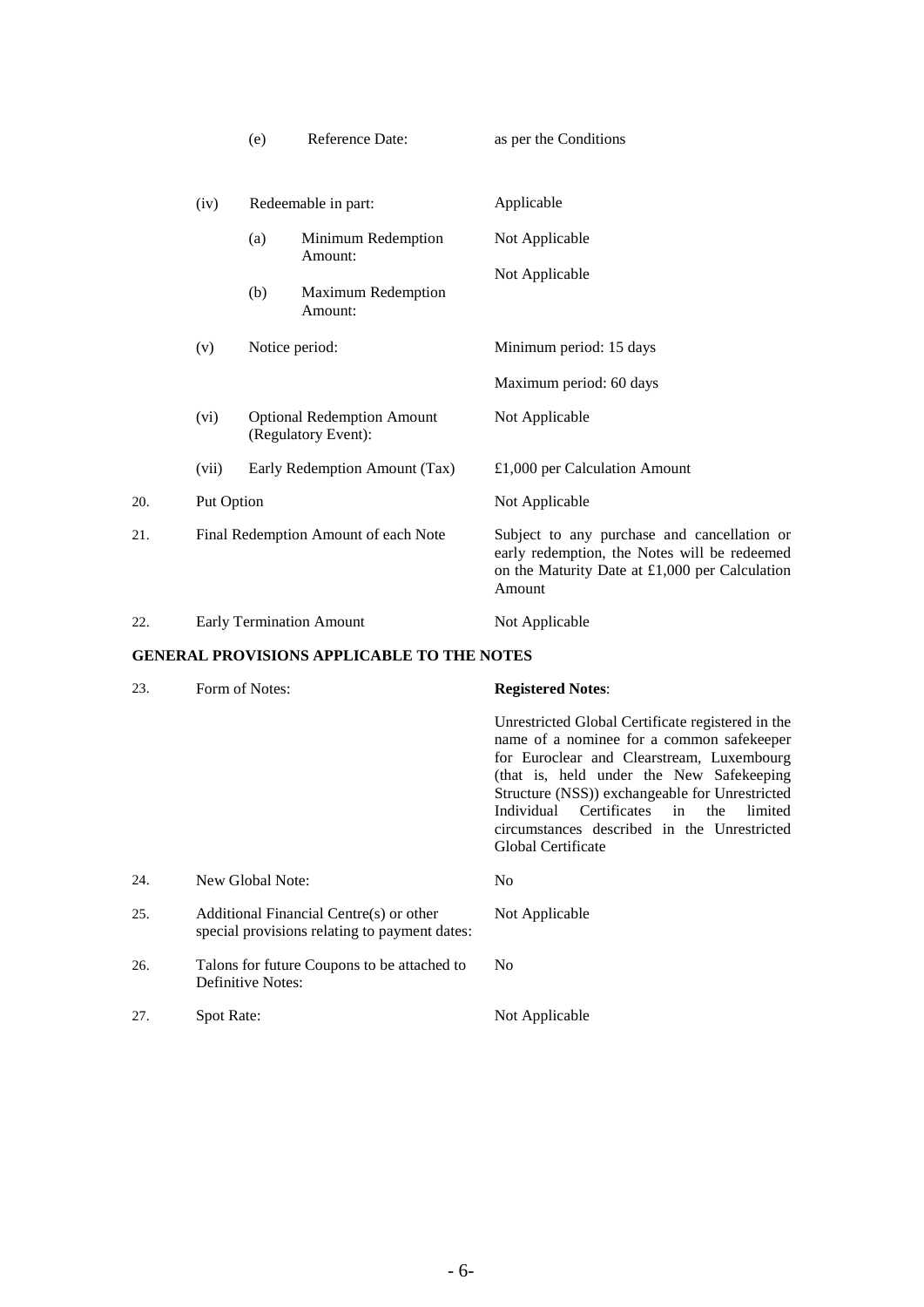SIGNED on behalf of BARCLAYS PLC: By:  $\frac{1}{2}$  $\ddotsc$ . . . . . . . Duly authorised

 $\sim$   $\alpha$ 

 $\sim 10^{-11}$ 

 $\mathcal{A}^{\mathcal{A}}$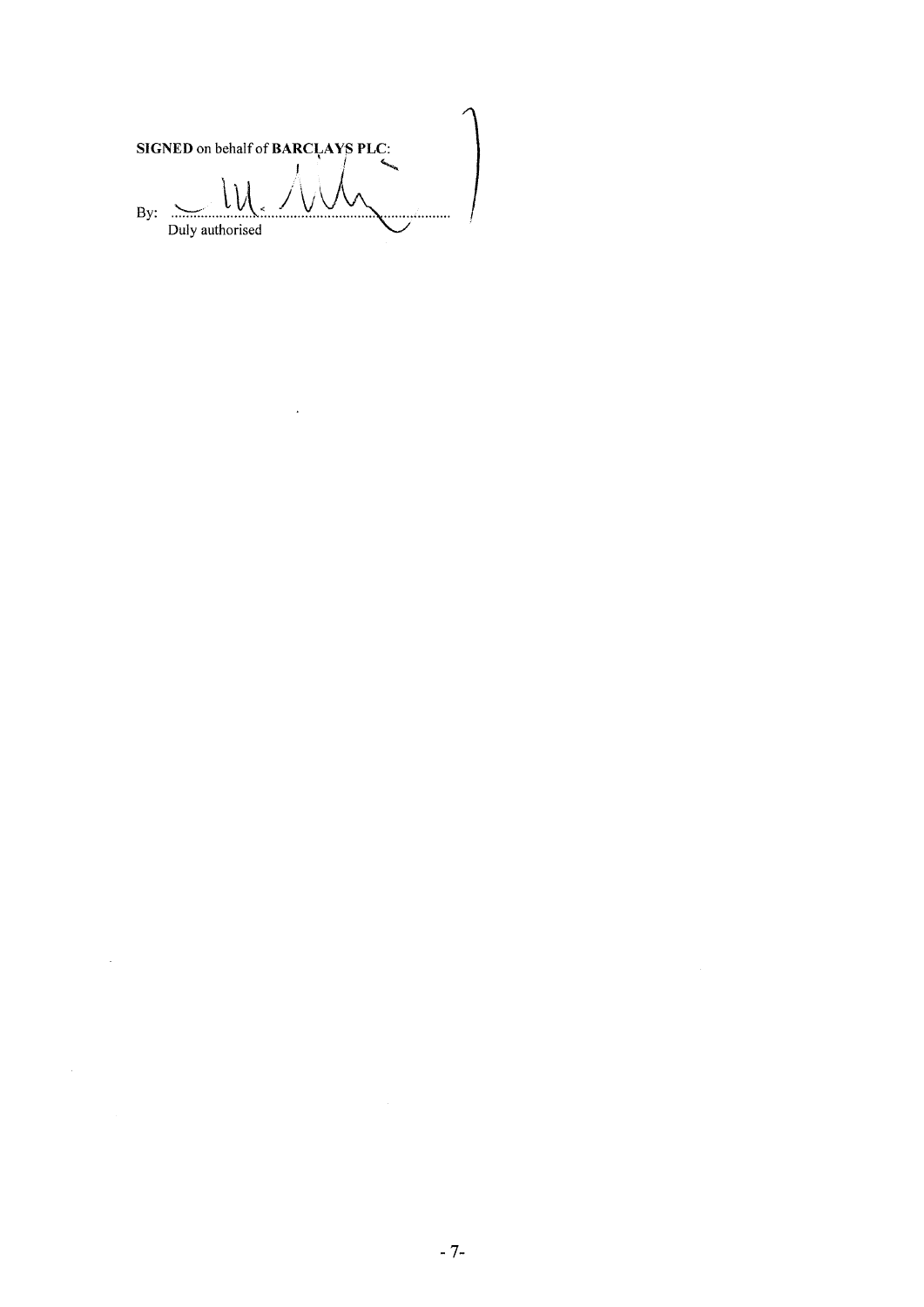### **PART B – OTHER INFORMATION**

### 1. **LISTING**

(i) Listing and admission to trading: Application is expected to be made by the Issuer (or on its behalf) for the Notes to be admitted to trading on the Regulated Market of the London Stock Exchange with effect from on or about the Issue Date. (ii) Estimate of total expenses related to admission to trading: £4,200 2. **RATINGS** Ratings: The Notes to be issued are expected to be rated:

> Standard & Poor's Credit Market Services Europe Limited ("**Standard & Poor's**"): BBB

> Moody's Investors Service Ltd. ("**Moody's**"): Baa2

Fitch Ratings Limited ("**Fitch**"): A

The short term unsecured obligations of the Issuer are rated A-2 by Standard & Poor's, P-3 by Moody's and F1 by Fitch, and the unsecured unsubordinated long-term obligations of the Issuer are rated BBB by Standard & Poor's, Baa2 by Moody's and A by Fitch.

Each of Moody's, Standard & Poor's and Fitch is established in the European Economic Area (the "**EEA**") and is registered under Regulation (EC) No. 1060/2009 (as amended) (the "**CRA Regulation**"). As such, each of Moody's, Standard & Poor's and Fitch is included in the list of credit rating agencies published by the European Securities and Markets Authority on its website in accordance with the CRA Regulation.

### 3. **INTERESTS OF NATURAL AND LEGAL PERSONS INVOLVED IN THE ISSUE**

Save as discussed in "*Subscription and Sale*", so far as the Issuer is aware, no person involved in the offer of the Notes has an interest that is material to the offer.

The Managers and their affiliates have engaged, and may in the future engage, in investment banking and/or commercial banking transactions with, and may perform other services for, the Issuer and its affiliates in the ordinary course of business.

### 4. **USE OF PROCEEDS**

The proceeds of the issue will be used for general corporate purposes of the Issuer and its subsidiaries and/or the Group.

#### 5. *Fixed Rate Notes only* **– YIELD**

Indication of yield: 3.196 per cent.

The indicative yield is calculated at the Issue Date on the basis of the Issue Price. It is not an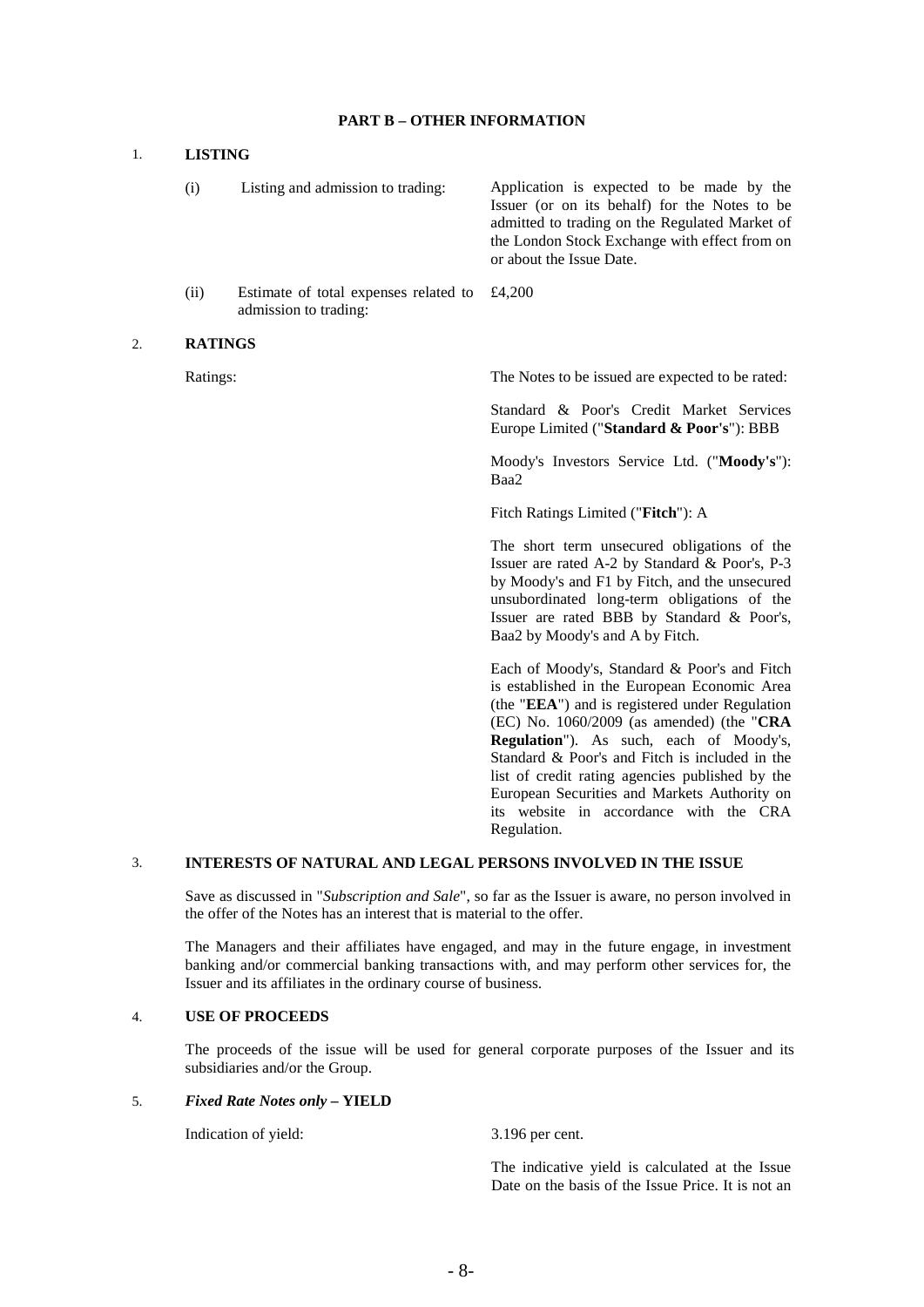indication of future yield.

### 6. **OPERATIONAL INFORMATION**

eligibility:

| (i)    | <b>CUSIP</b> Number                                                                                                                             | Not Applicable                                           |
|--------|-------------------------------------------------------------------------------------------------------------------------------------------------|----------------------------------------------------------|
| (ii)   | ISIN:                                                                                                                                           | XS1550975079                                             |
| (iii)  | Common Code:                                                                                                                                    | 155097507                                                |
| (iv)   | CINS Code:                                                                                                                                      | Not Applicable                                           |
| (v)    | <b>CMU</b> Instrument Number:                                                                                                                   | Not Applicable                                           |
| (vi)   | Any clearing system(s) other than<br>Euroclear, Clearstream Luxembourg,<br>DTC or the CMU Service and the<br>relevant identification number(s): | Not Applicable                                           |
| (vii)  | Delivery:                                                                                                                                       | Delivery against payment                                 |
| (viii) | Names and addresses of additional<br>Paying Agent(s) (if any):                                                                                  | Not Applicable                                           |
| (ix)   | Intended to be held in a manner<br>would<br>allow Eurosystem<br>which                                                                           | Yes. Note that the design<br>means that the Notes are in |

nation "yes" simply means that the Notes are intended upon issue to be deposited with one of the ICSDs as common safekeeper, and registered in the name of a nominee of one of the ICSDs acting as common safekeeper, and does not necessarily mean that the Notes will be recognised as eligible collateral for Eurosystem monetary policy and intra day credit operations by the Eurosystem either upon issue or at any or all times during their life. Such recognition will depend upon the ECB being satisfied that Eurosystem eligibility criteria have been met.

### 7. **DISTRIBUTION**

| (i)   |                                 | U.S. Selling Restrictions: | Reg. S Compliance Category 2/ TEFRA not<br>applicable |
|-------|---------------------------------|----------------------------|-------------------------------------------------------|
| (ii)  |                                 | Method of distribution:    | Syndicated                                            |
| (iii) |                                 | If syndicated              |                                                       |
|       | of Managers and<br>(a)<br>Names |                            | Banca IMI S.p.A.                                      |
|       |                                 | underwriting commitments:  | Banco Popular Español, S.A.                           |
|       |                                 |                            | Banco Santander, S.A.                                 |
|       |                                 |                            | Bank of China Limited, London Branch                  |
|       |                                 |                            | Bank of Montreal, London Branch                       |
|       |                                 |                            | Barclays Bank PLC                                     |
|       |                                 |                            | BNY Mellon Capital Markets EMEA Limited               |
|       |                                 |                            | Coöperatieve Rabobank U.A.                            |
|       |                                 |                            | Erste Group Bank AG                                   |
|       |                                 |                            | Landesbank Baden-Württemberg                          |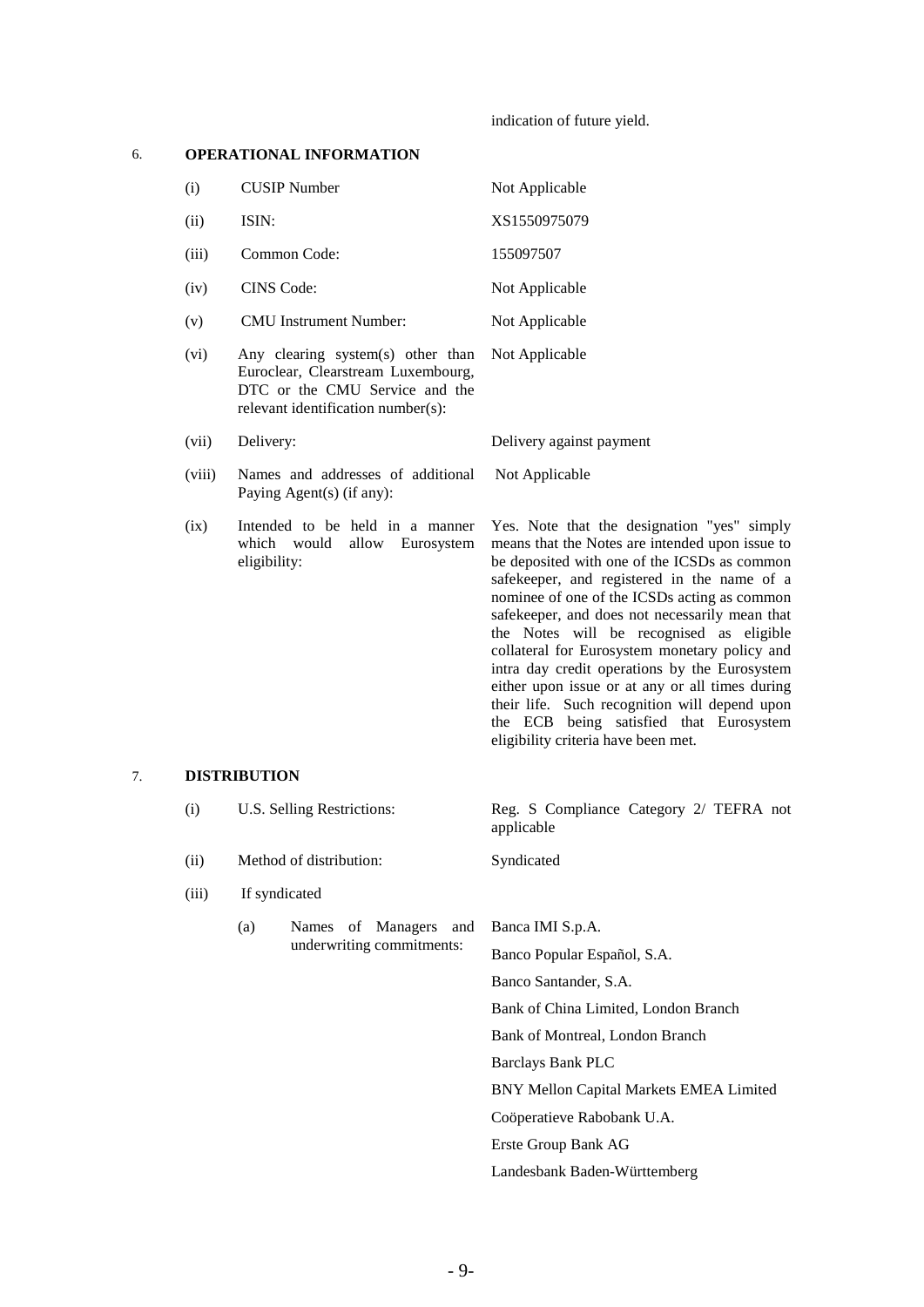Lloyds Bank plc National Australia Bank Limited (ABN 12 004 044 937) Natixis SA Nomura International plc Nordea Bank AB (publ) Scotiabank Europe plc SMBC Nikko Capital Markets Limited Standard Chartered Bank Swedbank AB (publ) United Overseas Bank Limited

- (b) Stabilisation Manager(s) (if Barclays Bank PLC any):
- (iv) If non-syndicated, name and address Not Applicable of Dealer: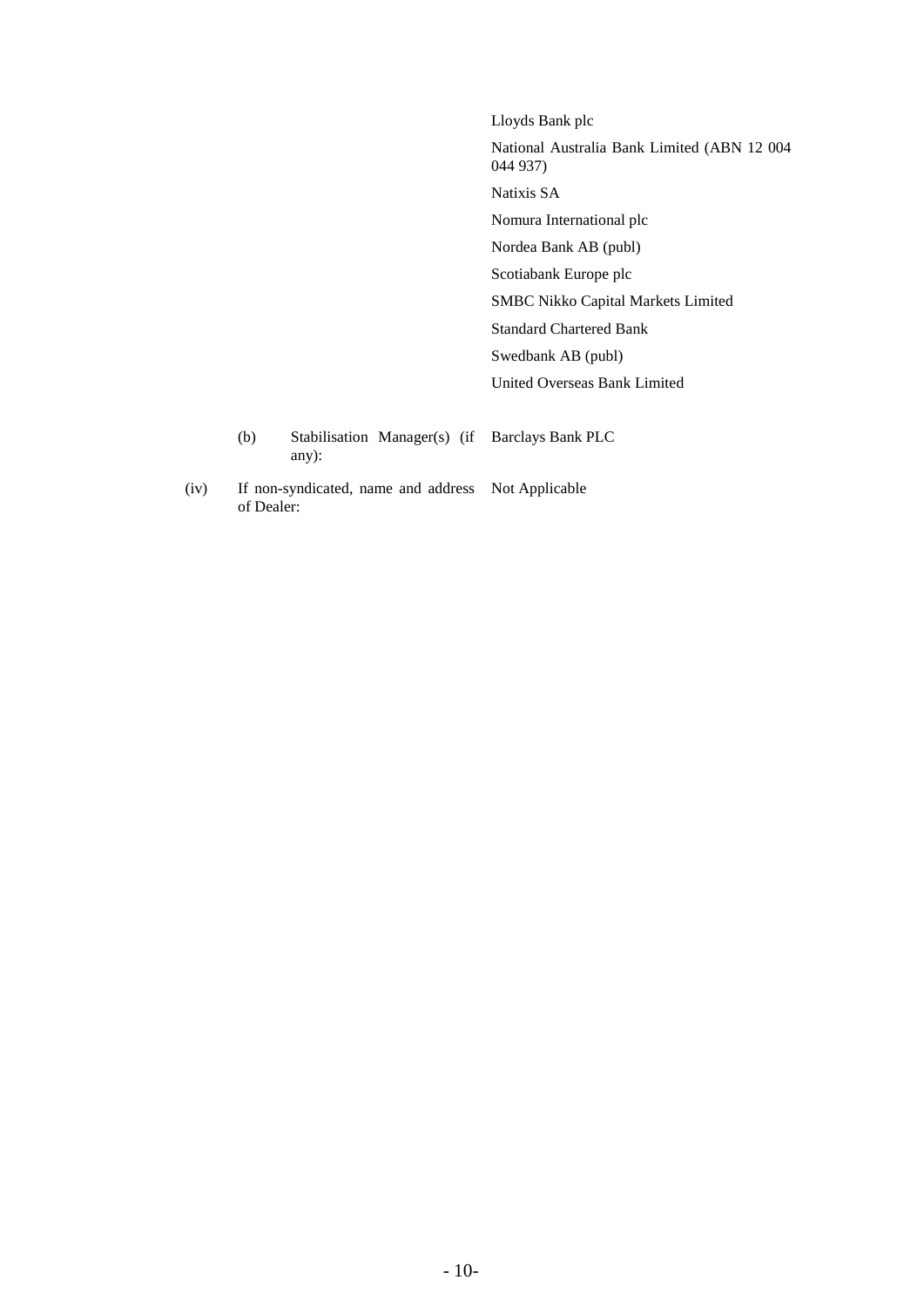#### **THE SCHEDULE**

In addition, the Base Conditions shall be amended as follows:

(1) The definition of "**Capital Regulations**" shall be amended as follows:

"**Capital Regulations**" means, at any time, the laws, regulations, requirements, standards, guidelines and policies relating to capital adequacy and/or minimum requirement for own funds and eligible liabilities and/or loss absorbing capacity for credit institutions of either (i) the PRA and/or (ii) any other national or European authority, in each case then in effect in the United Kingdom (or in such other jurisdiction in which the Issuer may be organised or domiciled) and applicable to the Group, including, as at the date hereof, CRD IV and related technical standards;"

- (2) Conditions  $10(b)$  and  $10(c)$  shall be amended as follows:
	- the cross-references to "Condition  $10(k)$  (Redemption and Purchase Restriction on Early Redemption of Tier 2 Capital Notes) shall be amended to refer to "Condition 10(k) (Restriction on Early Redemption of the Notes)" and construed accordingly.
- (3) Condition  $10(k)$  shall be amended as follows:
	- the title of Condition  $10(k)$  shall be amended so that it reads as follows:

*"Restriction on Early Redemption of the Notes*" and all cross-references thereto throughout the Base Prospectus and Conditions shall be construed accordingly; and

the text of Condition  $10(k)$  shall be amended so that it reads as follows:

"Notwithstanding any other provision in this Condition 10 (*Redemption and Purchase*), the Issuer may redeem the Notes (and give notice thereof to the Holders) only if it has obtained the PRA's prior consent (if such consent is then required by the Capital Regulations) for the redemption of the relevant Notes."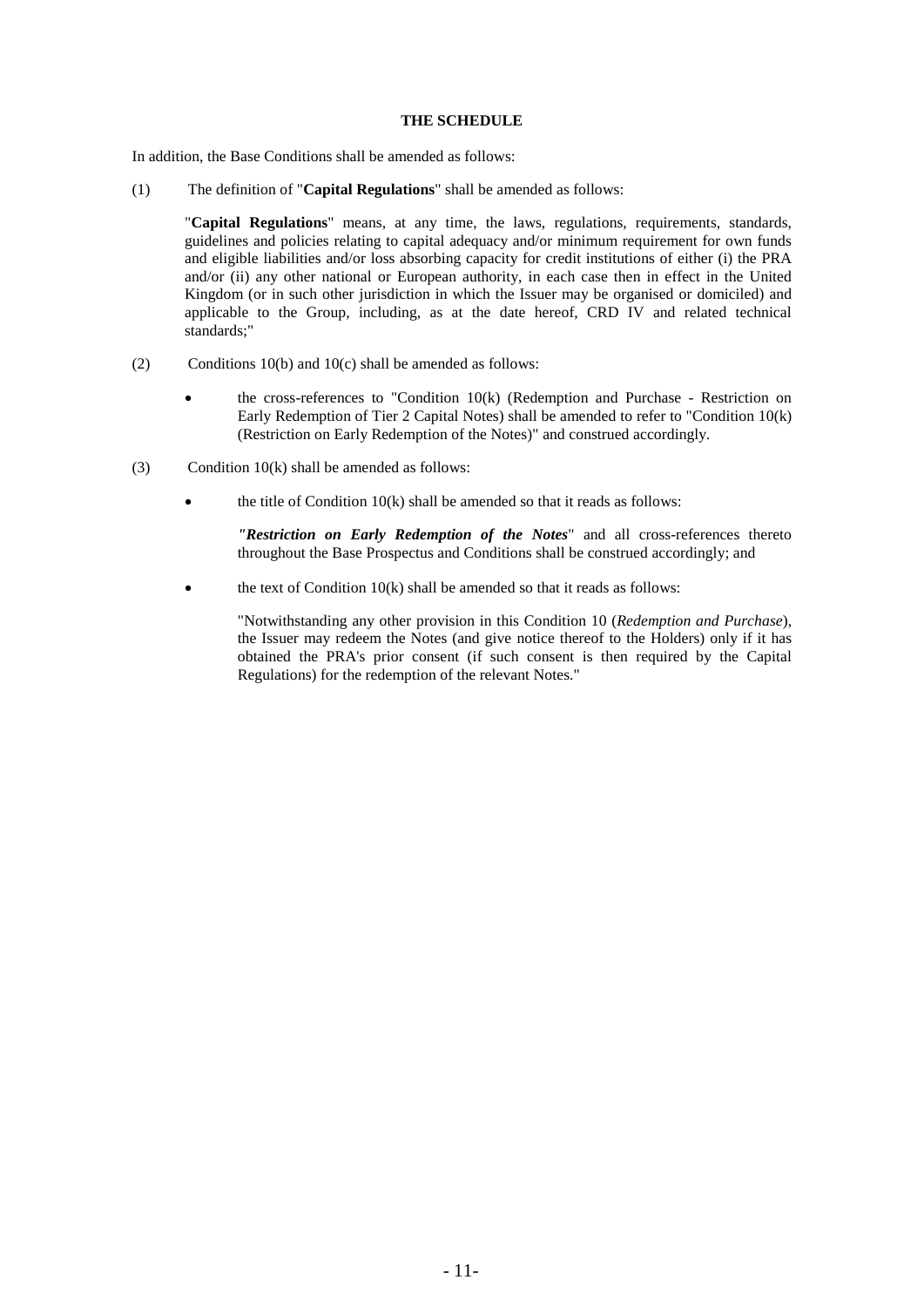#### **THE ISSUERS AND THE GROUP**

The section "*The Issuers and the Group*" on pages 78 to 80 of the Base Prospectus shall be deemed to be incorporated into and form part of this Prospectus, as amended as follows:

The sub-section entitled "*Legal Proceedings*" on page 78 of the Base Prospectus shall be replaced with the following:

#### **Legal Proceedings**

For a description of the governmental, legal or arbitration proceedings that the Company, the Bank and the Group face, see (i) Note 13 (*Provisions*) and Note 19 (*Legal, competition and regulatory matters*) to the financial statements of the Company on pages 79 and 80 and pages 83 to 94, respectively, of the Q2 2016 Results Announcement, (ii) page 9 of the Q3 2016 Results Announcement under the section entitled "*Other matters*" for a description of the updated provisions for the payment protection insurance redress and (iii) the 23 December 2016 Form 6-K.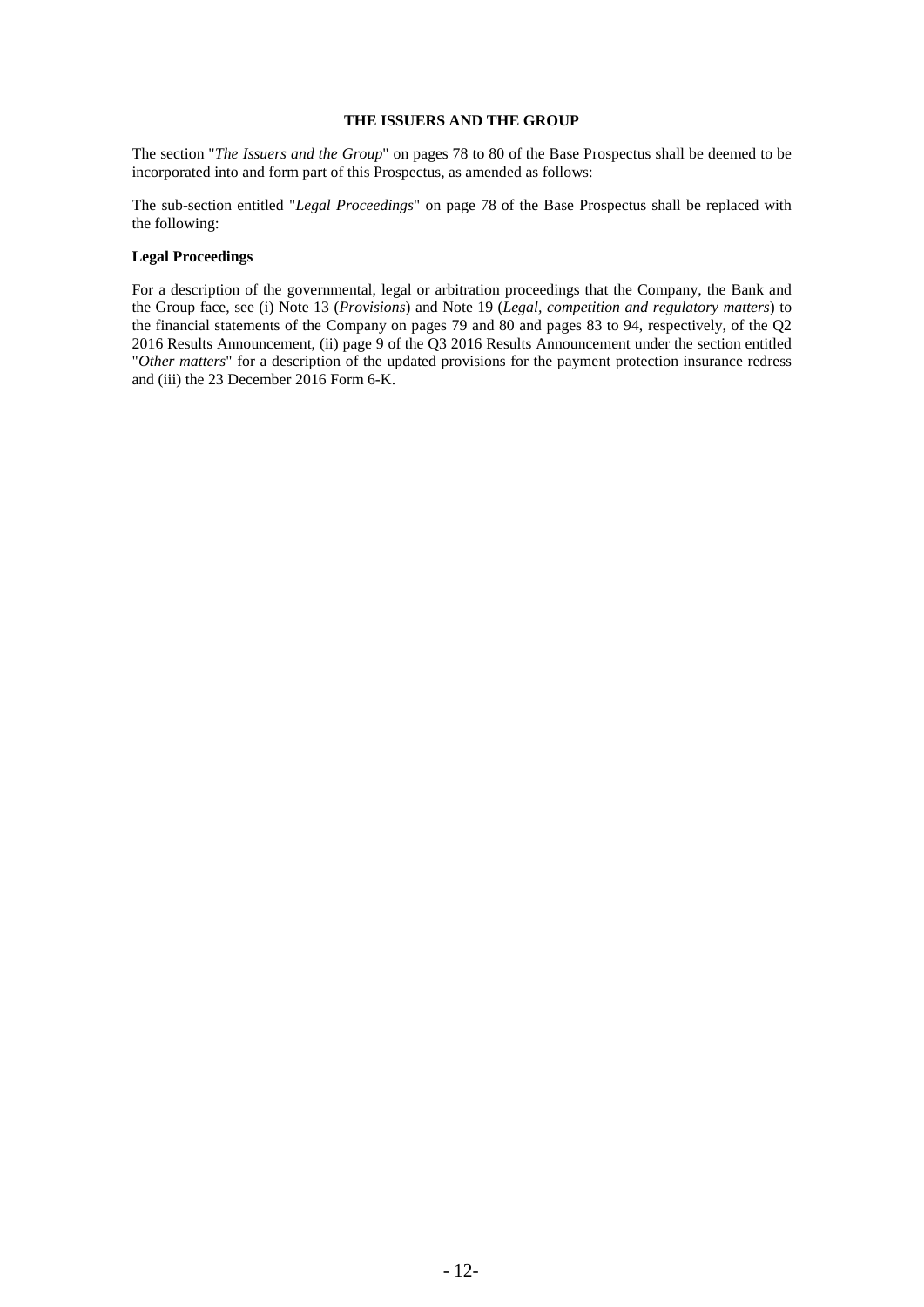### **GENERAL INFORMATION**

### **Authorisation**

1. The establishment of the Programme was authorised by resolutions of a duly constituted Committee of the Board of Directors of the Bank on 21 September 1995. The renewal of the Programme on 3 August 2016 and the issue of the Notes was duly authorised by the Group Finance Director for each of the Issuer and the Bank on 28 July 2016.

#### **Listing and Trading**

2. The price of the Notes on the price list of the London Stock Exchange will be expressed as a percentage of their principal amount (exclusive of accrued interest, if any). The Notes are intended to be admitted to trading on the Market and will be so admitted to trading upon submission to the London Stock Exchange of this Prospectus and any other information required by the London Stock Exchange, subject to the issue of the Unrestricted Global Certificate representing the Notes. If the Unrestricted Global Certificate is not issued, the issue of the Notes may be cancelled. Prior to admission to trading, dealings in the Notes will be permitted by the London Stock Exchange in accordance with its rules. Transactions will normally be effected for delivery on the third working day after the day of the transaction.

### **Legal Proceedings**

3. Save as disclosed in the section entitled "*The Issuers and the Group – Legal Proceedings*" on page 12 of this Prospectus, there are no governmental, legal or arbitration proceedings (including any such proceedings which are pending or threatened of which the Issuer is aware), which may have or have had during the 12 months preceding the date of this Prospectus, a significant effect on the financial position or profitability of the Issuer and/or the Group.

#### **Significant/Material Change**

4. There has been no material adverse change in the prospects of the Issuer or the Group since 31 December 2015, nor any significant change in the financial or trading position of the Issuer or the Group since 30 September 2016.

#### **Auditors**

5. The annual consolidated accounts of the Issuer for the two years ended 31 December 2015 and 31 December 2014 have been audited without qualification by PricewaterhouseCoopers LLP, chartered accountants and registered auditors (a member of the Institute of Chartered Accountants in England and Wales).

#### **Documents on Display**

6. Copies of the following documents may be inspected during normal business hours at Barclays Treasury, 1 Churchill Place, London E14 5HP United Kingdom and at the specified office of the Principal Paying Agent, at One Canada Square, London, E14 5AL, United Kingdom for 12 months from the date of this Prospectus. In the case of (b), (e) and (f), these documents shall also be available in electronic form at [www.barclays.com/InvestorRelations](http://www.barclays.com/InvestorRelations) or [http://www.sec.gov/cgi-bin/browse-](http://www.sec.gov/cgi-bin/browse-edgar?company=barclays+plc&owner=exclude&action=getcompany)

[edgar?company=barclays+plc&owner=exclude&action=getcompany:](http://www.sec.gov/cgi-bin/browse-edgar?company=barclays+plc&owner=exclude&action=getcompany)

- (a) the Articles of Association of the Issuer;
- (b) the Joint Annual Report, the Q2 2016 Results Announcement, the Q3 2016 Results Announcement, the March 2016 Group Strategy Update, the Restatement Document and the 23 December 2016 Form 6-K;
- (c) the Trust Deed (which contains the forms of Notes in global and definitive form);
- (d) the Agency Agreement;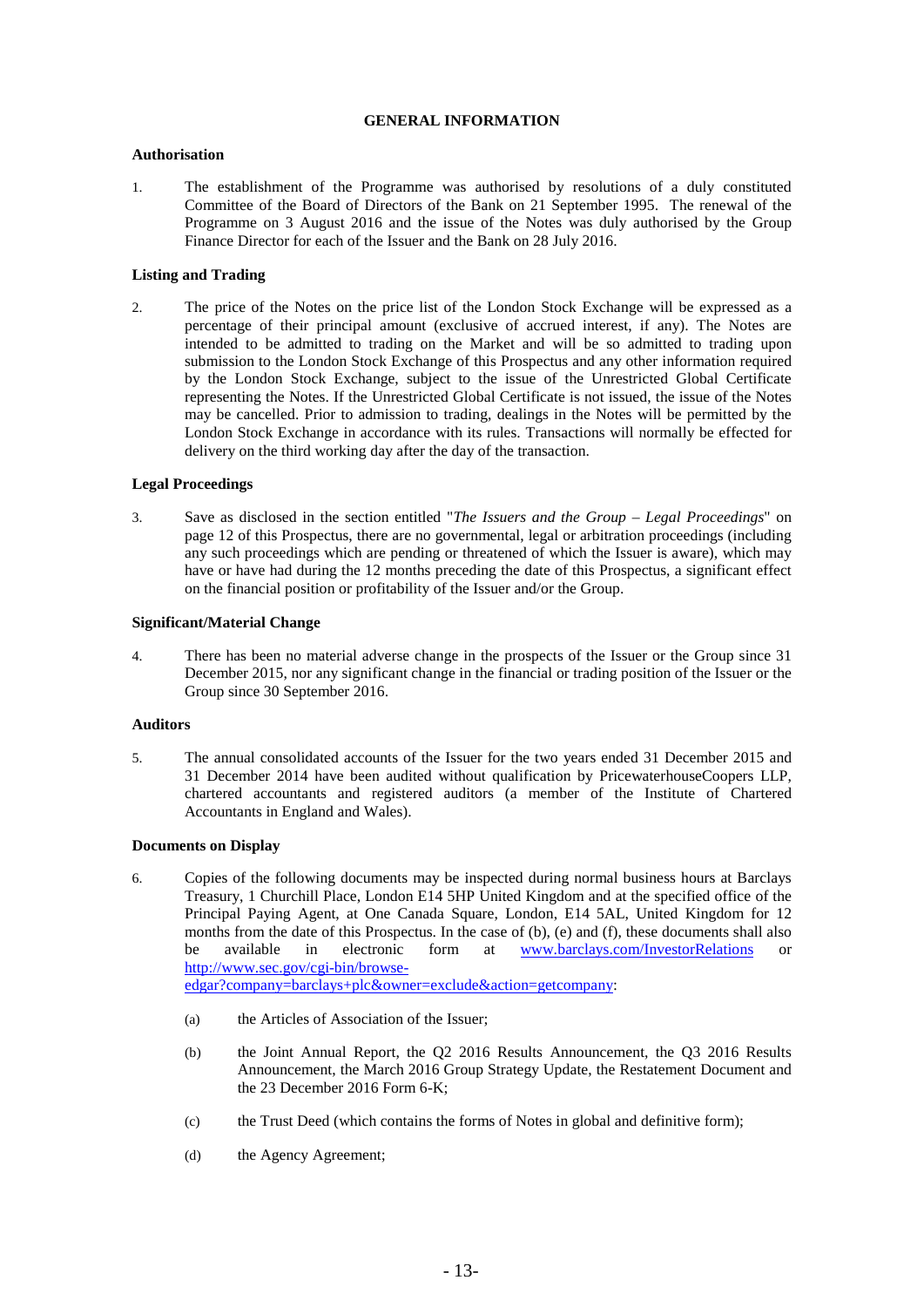- (e) the Base Prospectus; and
- (f) any supplementary prospectus published since the Base Prospectus was published and any documents incorporated therein by reference.

### **Clearing of the Notes**

7. The Notes may be accepted for clearance through the Clearstream, Luxembourg and Euroclear systems (which are entities in charge of keeping the records). The Common Code and International Securities Identification Number for the Notes are 155097507 and XS1550975079 respectively.

The address of Euroclear is 1 Boulevard du Roi Albert II, B-1210 Brussels, Belgium and the address of Clearstream, Luxembourg is 42, Avenue J.F. Kennedy, L-1855 Luxembourg.

The price and the amount of Notes will be determined by the Issuer and the Managers at the time of issue in accordance with prevailing market conditions. The Issuer does not intend to provide any post-issuance information in relation to the Notes.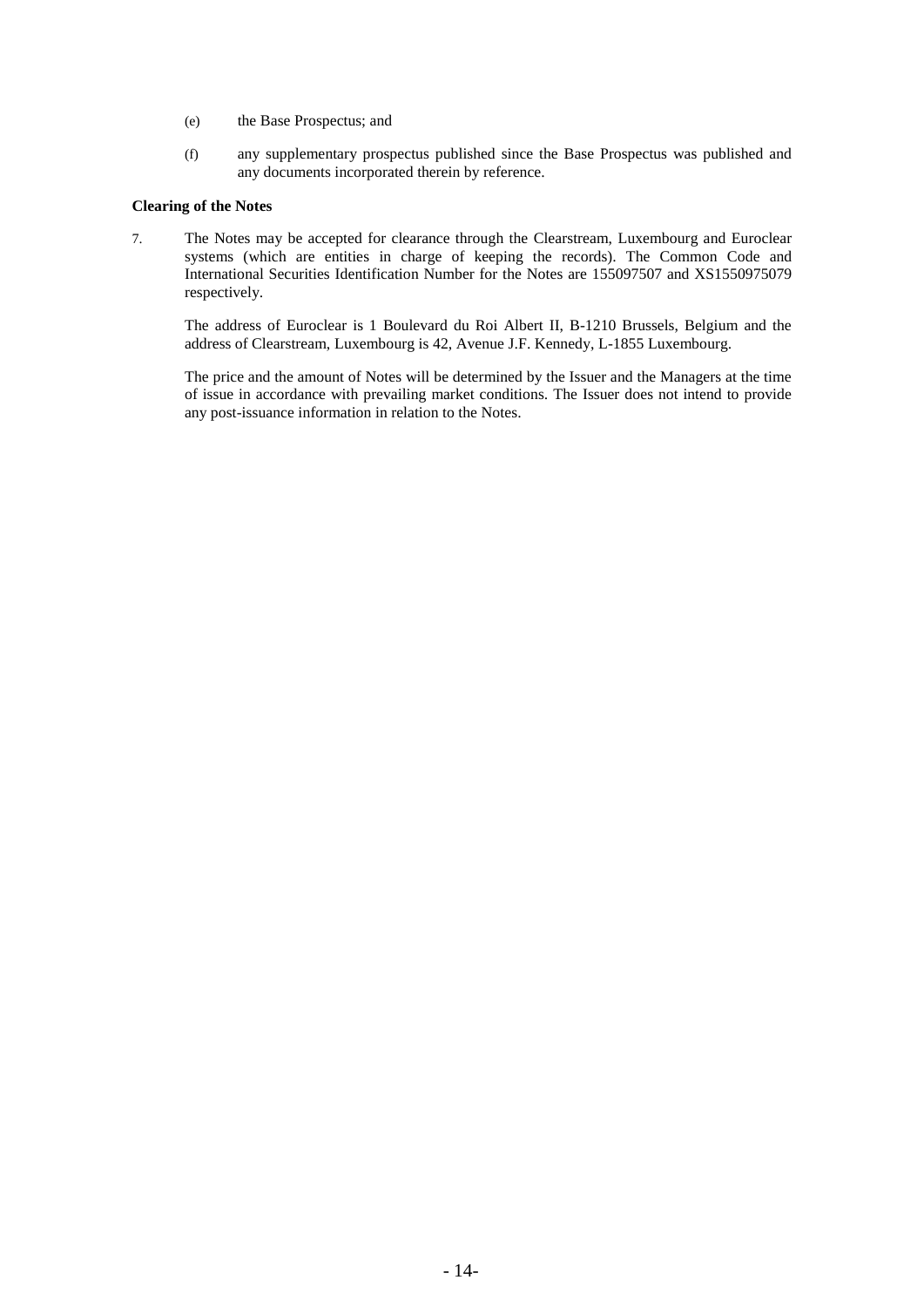# **PRINCIPAL OFFICE OF THE ISSUER**

**Barclays PLC** 1 Churchill Place London E14 5HP United Kingdom

### **PRINCIPAL PAYING AGENT, FOREIGN EXCHANGE AGENT, AGENT BANK AND TRUSTEE**

#### **The Bank of New York Mellon, London Branch**

One Canada Square London E14 5AL United Kingdom

### **ICSD REGISTRAR, ICSD PAYING AGENT AND ICSD TRANSFER AGENT**

**The Bank of New York Mellon (Luxembourg) S.A.**

Vertigo Building – Polaris 2-4 rue Eugène Ruppert L-2453 Luxembourg

### **LEAD MANAGER**

**Barclays Bank PLC** 5 The North Colonnade Canary Wharf London E14 4BB United Kingdom

### **CO-MANAGERS**

#### **Banca IMI S.p.A.**

Largo Mattioli, 3 20121 Milan Italy

#### **Banco Popular Español, S.A.**

C/ Velázquez 34. 28001 Madrid Spain

## **Banco Santander, S.A.**

Ciudad Grupo Santander Avenida de Cantabira s/n Edificio Encinar 28660, Boadilla del Monte Madrid Spain

### **Bank of Montreal, London Branch**

95 Queen Victoria Street London EC4 4HG United Kingdom

### **Coöperatieve Rabobank U.A.**

Croeselaan 18 3521 CB Utrecht The Netherlands

### **Landesbank Baden-Württemberg**

Am Hauptbahnhof 2 70173 Stuttgart Germany

**Bank of China Limited, London Branch**

1 Lothbury London EC2R 7DB United Kingdom

#### **BNY Mellon Capital Markets EMEA Limited**

One Canada Square London E14 5AL United Kingdom

# **Erste Group Bank AG**

68 Cornhill London EC3V 3 United Kingdom

# **Lloyds Bank plc**

10 Gresham Street London EC2V 7AE United Kingdom